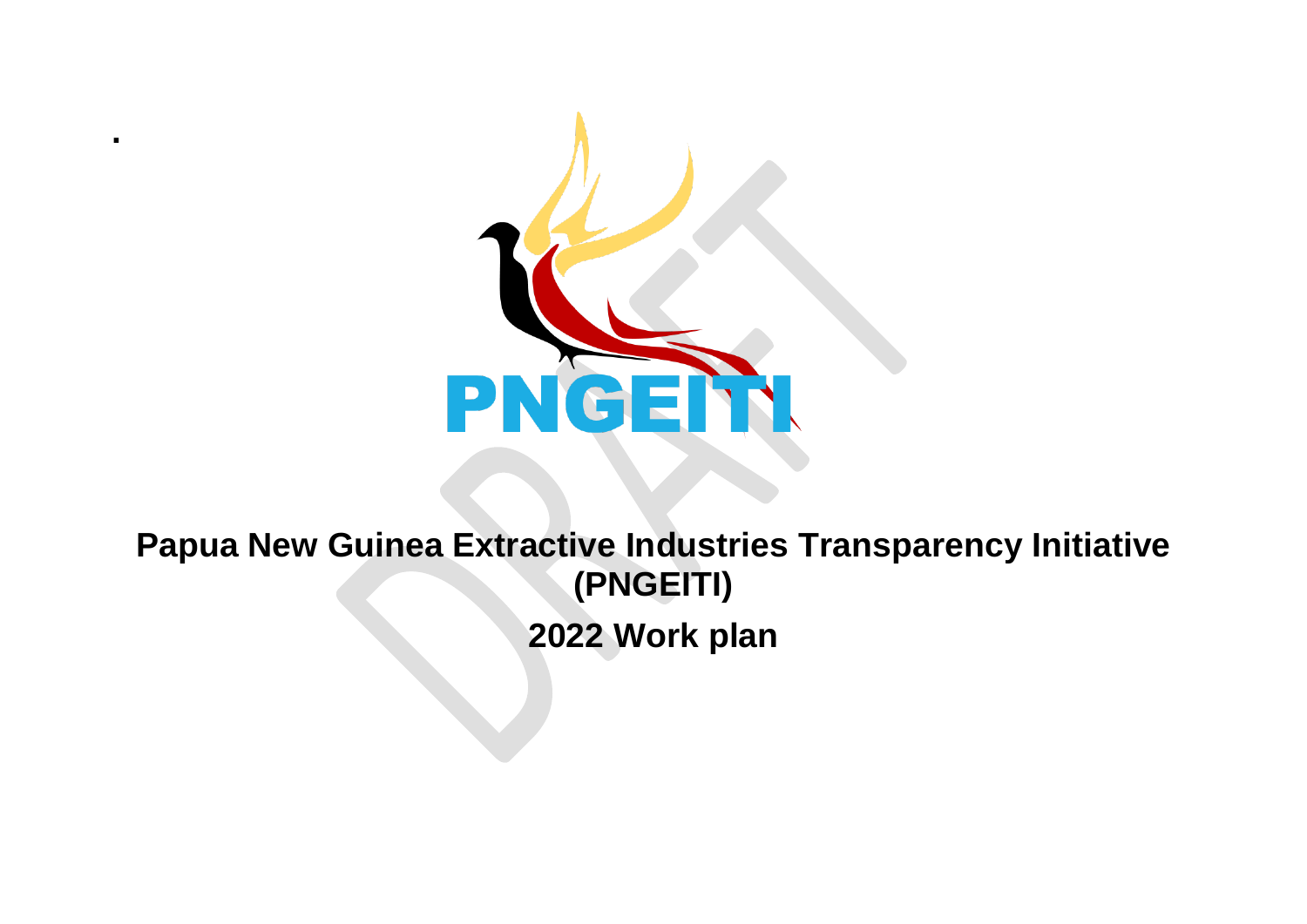# **Contents**

| OBJECTIVE 1: ENSURING A WELL ESTABLISHED AND FULLY FUNCTIONAL NATIONAL SECRETARIAT OFFICE AND THE     |  |
|-------------------------------------------------------------------------------------------------------|--|
| OBJECTIVE 2: SHOW EXTRACTIVE INDUSTRIES CONTRIBUTION (BOTH DIRECT AND INDIRECT) TO THE PNG ECONOMY  6 |  |
|                                                                                                       |  |
| OBJECTIVE 4: STRENGTHEN REVENUE GENERATION AND COLLECTION THAT IS CONSISTENT WITH GOVERNMENT POLICY   |  |
| OBJECTIVE 5: ENDEAVOUR TO FULLY IMPLEMENT PNGEITI REPORT RECOMMENDATIONS AS DIRECTED BY CABINET  14   |  |
|                                                                                                       |  |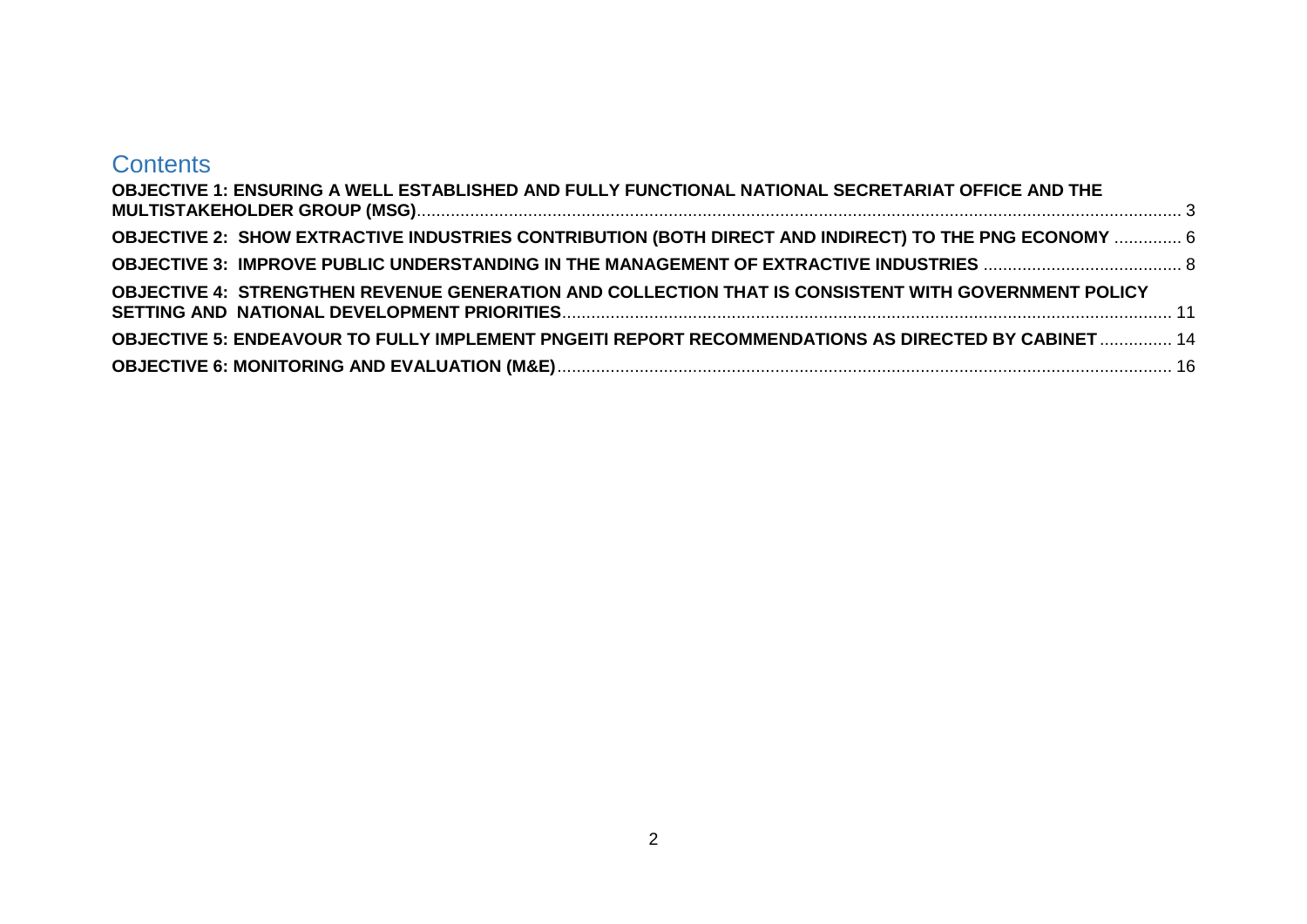<span id="page-2-0"></span>**OBJECTIVE 1: ENSURING A WELL ESTABLISHED AND FULLY FUNCTIONAL NATIONAL SECRETARIAT OFFICE AND THE MULTISTAKEHOLDER GROUP (MSG) RATIONALE:** RATIONALE: The PNGEITI National Secretariat activities have increased over the last 7 years and additional resources including staffing to execute the tasks as outlined in this 2022 Work Plan. Again, there is a continuous need for capacity building and training on the evolving EITI Standard and Requirements for staff and the MSG. Capacity building in relation to training staff and members of the MSG to understand the process, issues, strategies, and alignment of a shared vision to implement EITI Standard in the country. There is also a need to upskill and build technical knowledge of current membership of the MSG to enhance their capacity to provide an effective oversight, direction and management of EITI implementation in the country. Consistent with the National Executive Council (NEC) Decision # 90/2013, the

PNGEITI MSG will ensure that necessary policy framework and legislative arrangements are established to enable PNGEITI to become an independent entity by 2022.

**GOVERNANCE RELATED CHALLENGES:** 1. Lack of commitment and involvement in EITI activities, including attendance at MSG meetings by some key government agencies. 2. Lack of capacity by some members of the CSOs to understand technically complex issues and effectively contribute to the discussions at the MSG level. 3. Since EITI implementation is a voluntary activity, it has been difficult to get MSG members to remain committed to attend MSG meetings, Technical Working Group (TWG) meetings and other organised activities because of lack of incentives and other interests. 4. There has been some difficulties in extending MSG membership to cover other key State entities because of their own priorities and interest areas. 5. There is still a need to achieve some balance in the decision making process at the MSG level. Sometimes decisions on issues affecting the extractive sector are not adequately debated or discussed by all stakeholders before reaching a consensus but these are left to one or two individuals to dominate discussions and influence the outcomes or get a resolution. 6. Lack of knowledge on the EITI Standard and Requirements and general understanding on the performance of the extractive sector is still a challenge. There is also lack of adequate knowledge on the extractive sector value chain, and an understanding on the fiscal and taxation regime governing this sector by staff of the National Secretariat and some members of the MSG. This is still an ongoing challenge. 7. There is currently a EITI policy framework in place, endorsed by the National Executive Council in 2019 and currently the National Secretariat is working on a legislation to enable PNGEITI to operate independently in the country.

**ACTIVITIES VERSUS CHALLENGES:** Activities outlined below relating to capacity building of the National Secretariat are intended to address points 6 and 7 above. All other activities under Objective 1 are intended to address points 1 to 5.

| <b>ACTIVITIES</b> | <b>TARGETED OUTCOME</b> | <b>ENTITY</b> | <b>QUARTER</b> | Year | <b>ESTIMATED COST</b> | <b>FUNDING</b> |
|-------------------|-------------------------|---------------|----------------|------|-----------------------|----------------|
|                   |                         |               |                |      | (PGK)                 | <b>SOURCE</b>  |

## **1.1 NATIONAL SECRETARIAT OFFICE ADMINISTRATION**

*The outcome of this sub-objective is to achieve a fully functional entity that is capable of supporting the MSG in carrying out its functions and responsibilities in*  an effective and efficient manner. Also to have a MSG that is experienced and knowledgeable on global EITI Standard, the Requirements and its applicability in *the context of PNG's extractive sector.*

| Conduct (4x) quarterly meetings with the MSG,<br>consistent with the PNGEITI MSG MoU. Two<br><b>PNGEITI Multi-</b><br>MSG meetings will be held in NCD whilst two<br>Stakeholder Group<br>MSG meetings will be held outside NCD, if and<br>Meetings<br>when required to further advance the EITI<br>implementation process in the country. | MSG, National<br>Secretariat | 1-4 | 2022 | <b>PGK</b><br>60.000.00 | <b>GoPNG</b> |
|--------------------------------------------------------------------------------------------------------------------------------------------------------------------------------------------------------------------------------------------------------------------------------------------------------------------------------------------|------------------------------|-----|------|-------------------------|--------------|
|--------------------------------------------------------------------------------------------------------------------------------------------------------------------------------------------------------------------------------------------------------------------------------------------------------------------------------------------|------------------------------|-----|------|-------------------------|--------------|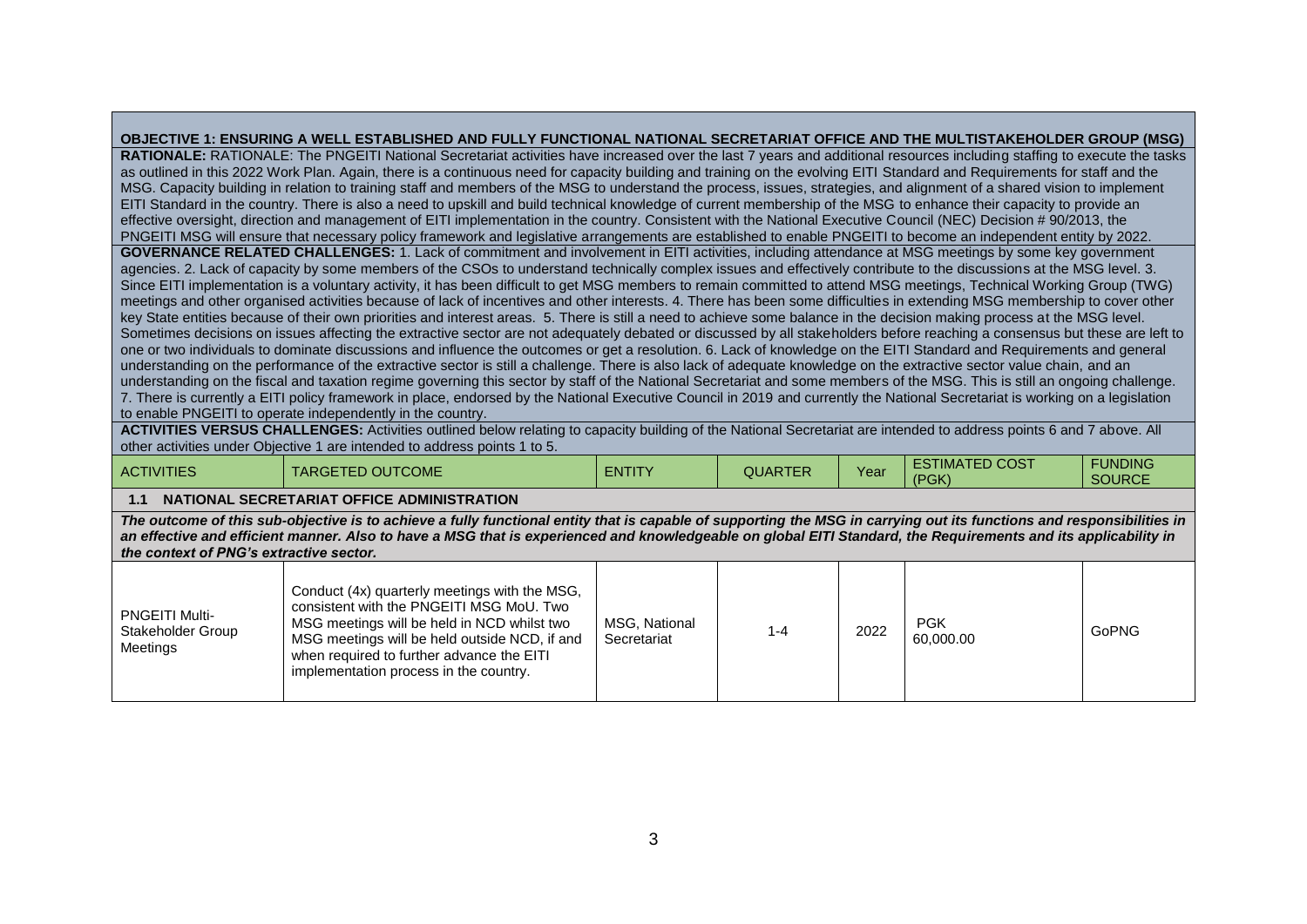| <b>PNGEITI Technical</b><br><b>Working Group</b><br>Meetings                                                                                                  | Conduct quarterly (4x) Technical Working<br>Group (TWG), constituency members as and<br>when required consistent with the PNGEITI<br>MSG MoU. To further advance the EITI<br>implementation process in the country and<br>pursue with implementation of EITI reports<br>recommendations | MSG, National<br>Secretariat | $1 - 4$ | 2022 | <b>PGK</b><br>40,000.00 | <b>GoPNG</b> |
|---------------------------------------------------------------------------------------------------------------------------------------------------------------|-----------------------------------------------------------------------------------------------------------------------------------------------------------------------------------------------------------------------------------------------------------------------------------------|------------------------------|---------|------|-------------------------|--------------|
| <b>Ministerial Briefs for</b><br>Chairman/ Minister                                                                                                           | Produce quarterly (4x) Ministerial Briefs to<br>Minister. To further advance the EITI<br>implementation process in the country and<br>pursue with implementation of EITI reports<br>recommendations                                                                                     | MSG, National<br>Secretariat | $1 - 4$ | 2022 | <b>PGK</b>              | <b>GoPNG</b> |
| <b>PNGEITI Staff Contracts</b><br>and Appraisals                                                                                                              | Conduct contract signing for all PNGEITI staff<br>benchmarked against DoT and DPM STC<br>contractual regime.                                                                                                                                                                            | National<br>Secretariat      | 1       | 2022 | <b>PGK</b>              | GoPNG        |
|                                                                                                                                                               | Conduct annual staff appraisal for PNGEITI<br>Staff in consultation with DoT and DPM.                                                                                                                                                                                                   | National<br>Secretariat      | 1       | 2022 | <b>PGK</b>              | <b>GoPNG</b> |
| Develop Training<br>Calendar Provide<br>training and skills<br>development for<br>National Secretariat staff<br>following appraisals and<br>needs assessment. | Fulfil skills and knowledge gaps through<br>internal and external training programs for<br>Secretariat staff for a fully functional office.                                                                                                                                             | National<br>Secretariat      |         | 2022 | <b>PGK</b><br>70,000.00 | GoPNG        |
| <b>PNGEITI National</b><br>Secretariat Financial<br>Audit                                                                                                     | Conduct annual financial audit for the PNGEITI<br>National Secretariat in consultation with Auditor<br>General's Office.                                                                                                                                                                | National<br>Secretariat      | 3       | 2022 | <b>PGK</b><br>50,000.00 | GoPNG        |
| Payment of annual<br>membership<br>subscription fee to EITI<br><b>International Secretariat</b><br>(USD10,000)                                                | To renew and maintain PNG's membership to<br>the EITI Global organisation                                                                                                                                                                                                               | National<br>Secretariat      | 3       | 2022 | <b>PGK</b><br>40.000.00 | GoPNG        |
| <b>PNGEITI IFMS</b><br>Integration                                                                                                                            | Consult with Finance Department on IFMS<br>integration and alignment.                                                                                                                                                                                                                   | National<br>Secretariat      | $1 - 4$ | 2023 | <b>PGK</b>              | <b>GoPNG</b> |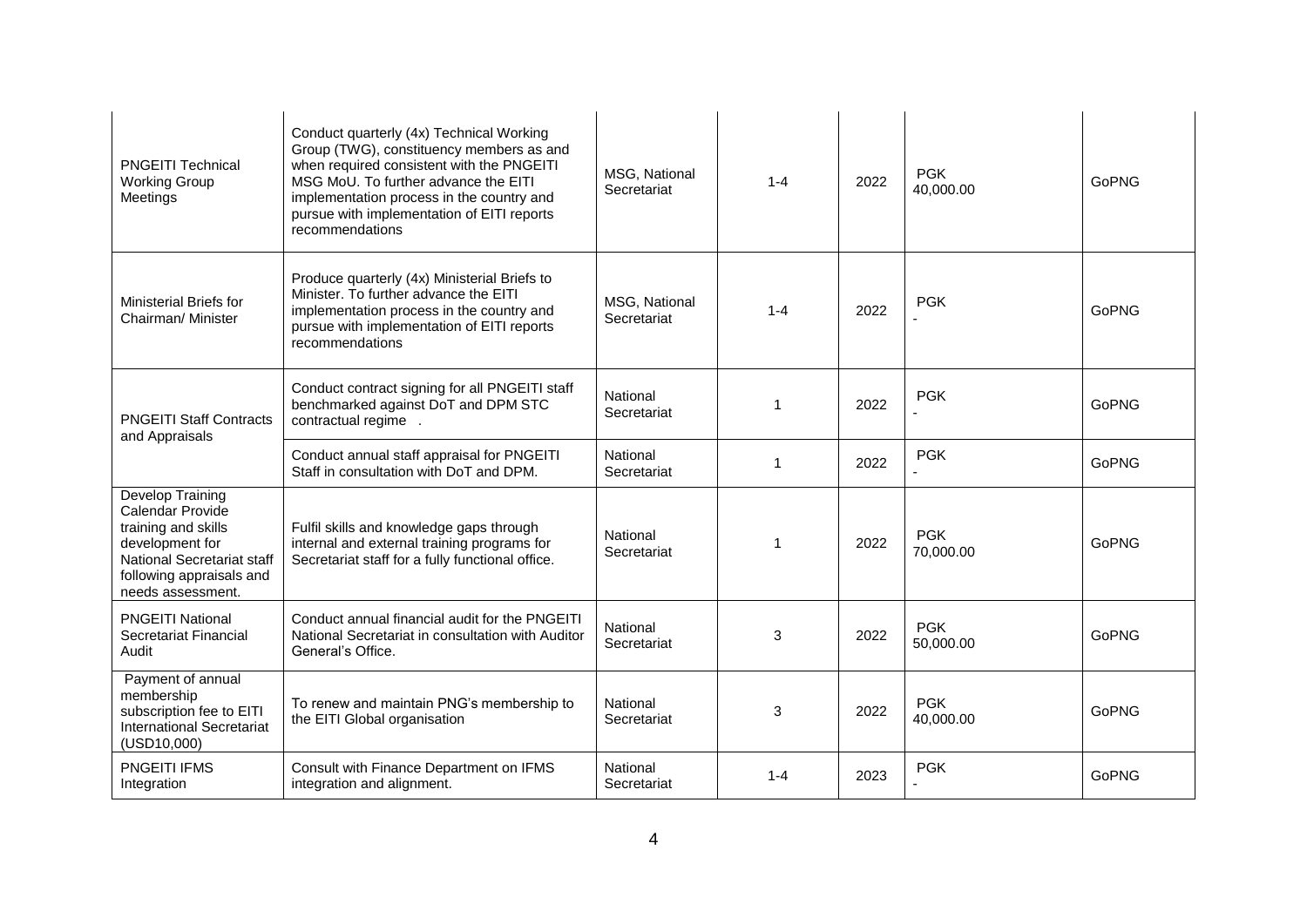| Payment of annual<br>membership<br>subscription fee to<br>domestic affiliations                                                                                                                                                                                                                                                                      | Participate in member activities to promote<br><b>PNG EITI Activities</b>                                                                                       | National<br>Secretariat,<br><b>MSG</b> | $\overline{2}$ | 2022             | <b>PGK</b><br>20,000.00    | GoPNG        |
|------------------------------------------------------------------------------------------------------------------------------------------------------------------------------------------------------------------------------------------------------------------------------------------------------------------------------------------------------|-----------------------------------------------------------------------------------------------------------------------------------------------------------------|----------------------------------------|----------------|------------------|----------------------------|--------------|
| <b>PNGEITI HoS Contract</b><br>renewal                                                                                                                                                                                                                                                                                                               | <b>Renew PNGEITI Head of National Secretariat</b><br>Contract 20                                                                                                | National<br>Secretariat                |                | 2022             | 0                          | GoPNG        |
| Recruitment of<br><b>Administration Assistant</b>                                                                                                                                                                                                                                                                                                    | Recruit a suitably qualified administration<br>assistant to the National Secretariat.                                                                           | National<br>Secretariat                |                | 2022             | <b>PGK</b>                 | GoPNG        |
| Recruitment of Program<br>Officer                                                                                                                                                                                                                                                                                                                    | Recruit a suitably qualified Program Officer to<br>the National Secretariat.                                                                                    | National<br>Secretariat                |                | 2022             | <b>PGK</b>                 | <b>GoPNG</b> |
| <b>Recruitment of Media</b><br>and Communications<br>Officer                                                                                                                                                                                                                                                                                         | Recruit a suitably qualified Short Term Contract<br>Journalist to the National Secretariat.                                                                     | National<br>Secretariat                |                | 2022             | <b>PGK</b>                 | <b>GoPNG</b> |
| Procurement of an<br>Administration support<br>Vehicle (Bus)                                                                                                                                                                                                                                                                                         | To cater for staff mobilisation and special<br>projects etc.                                                                                                    | National<br>Secretariat                | 2              | 2022             | <b>PGK</b><br>25,000.00    | GoPNG        |
| <b>Maintain PNGEITI</b><br><b>National Secretariat</b><br>operational and<br>administrative activities.<br>(Purchase of computers,<br>website, equipment,<br><b>PNGEITI fleet</b><br>maintenance,<br>stationeries, utilities,<br>etc.). Also, staff salaries<br>and wages, taxes,<br>superannuation<br>contributions, bank<br>charges and fees, etc. | To maintain an efficient functioning of the<br>Secretariat office that can be relied upon by the<br>MSG, other stakeholders, development<br>partners and others | National<br>Secretariat                | $1 - 4$        | Recurr<br>ent    | <b>PGK</b><br>1,217,800.00 | GoPNG        |
|                                                                                                                                                                                                                                                                                                                                                      |                                                                                                                                                                 |                                        |                | <b>Sub Total</b> | PGK 1,522,800.00           |              |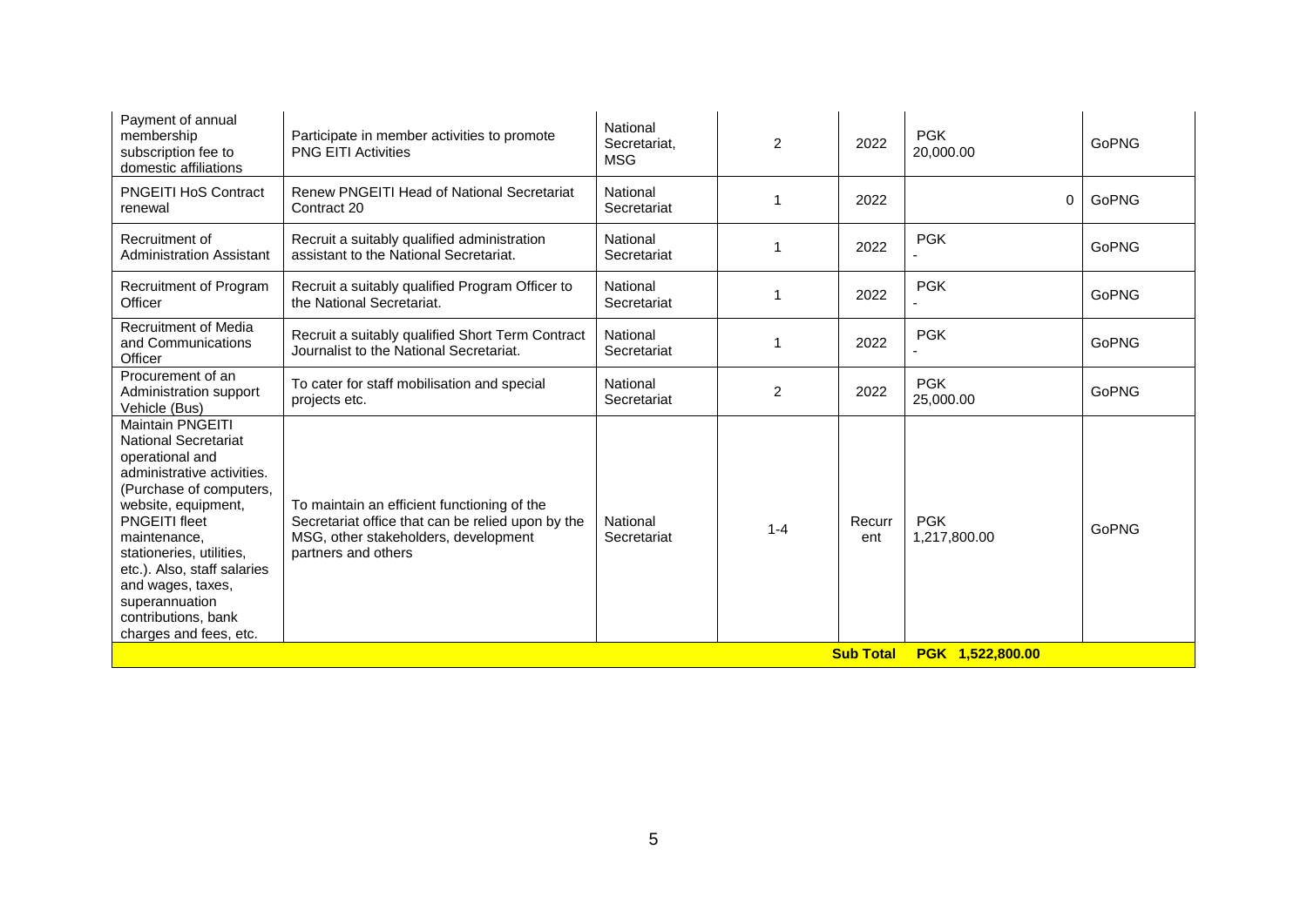# <span id="page-5-0"></span>**OBJECTIVE 2: SHOW EXTRACTIVE INDUSTRIES CONTRIBUTION (BOTH DIRECT AND INDIRECT) TO THE PNG ECONOMY**

**RATIONALE:** PNG is one of the leading producers of minerals and ranks among the top 20 world gold and copper producers. Revenues from the extractive sector in 2019 was PGK 6.14b to various Government collecting entities. In 2019, it was estimated that the extractive industries contributed 28% of Government Revenue, 80% of PNG's exports, 18% of Employment, over PGK444 million in social expenditures, PGK129.6m in Infrastructure Tax Credit Projects, and 28% of total GDP (PNGEITI Report, 2019, p.2). Over the years, available data and details have steadily grown to reflect what is being generated from the extractive sector in totality and how much is being contributed to the national economy. Data disaggregation is limited, there is non-existence of a central data storage system for data analysis and there is no mechanism to record data on social expenditures apart from that mandated through legislations and project agreements. PNG does not publish usable data on extractive industries due to lack of readily available data, awareness, capacity and legislative restrictions. One of the biggest challenges is lack of transparency in information relating to financial transactions and accountability. The EITI process is a tool that is intended to facilitate data collection, processing and documentation that can minimise some of these information gaps.

**GOVERNANCE RELATED CHALLENGES:** 1. Determination of data disaggregation from the national down to sub-national levels of governments and to the landowner groups. 2. Determining an appropriate taxation and fiscal regime for the extractive sector. 3. Achieving transparency in tax information which is currently being protected by secrecy provisions of the PNG Income Tax Act administered by the IRC (this has been achieved and is now not an issue). 4. Determining government's policy decision on granting tax holidays, exemptions and provision of such other fiscal incentives to the extractive sector like the Infrastructure Tax Credit (ITC) Scheme. Also taking account of the fiscal incentives that have already been provided and are currently being utilised. 5. Determining and quantifying the amount of revenue forgone through the ITC Scheme and the expenditure. 6. Lack of capacity at the sub-national levels of governments that is a significant challenge to extracting data at these levels (a scoping study on sub-national payments and transfers is now completed and provide some guidance on this).

**ACTIVITIES VERSUS CHALLENGES:** All activities relating to the publication of PNGEITI reports (4 reports have been published to date) and improvement of data collection, addressing legislative and fiscal regime and providing tax incentives and ITC are intended to address points 1 to 6 as outlined above.

| <b>ACTIVITIES</b> | <b>OUTCOME</b><br>TARGETED ( | PONSIBLE<br><b>RES.</b><br><b>ENTITY</b> | <b>TIME</b><br><b>NE</b> | <b>COST</b><br>'IMAIED'<br>ES.<br>(PNGK) | <b>FUNDING</b><br><b>SOURCE</b> |
|-------------------|------------------------------|------------------------------------------|--------------------------|------------------------------------------|---------------------------------|
|                   |                              |                                          |                          |                                          |                                 |

**2.1 PUBLISH EIGHT PNGEITI REPORTS (FY2020 REPORT)**

*The outcome of this sub-objective is to increase transparency in the extractive industry in the country through a credible and comprehensive EITI Report that can be available to all stakeholders for consideration in policy formulation, legislative reforms and streamlining government systems and processes.*

| Explore options for<br>To fulfil EITI membership of publishing annual<br>multi-year contracting<br>EITI Reports to continue to promote<br>and confirm<br>transparency and accountability and enable<br>procurement thresholds<br>public debates on extractive sector issues.<br>from National<br>Secondly, to ensure that the outcomes of these<br>Procurement<br>reports are translated into actual reforms to<br>Commission (NPC)<br>improve sector management.<br>(formerly CSTB) | National<br>Secretariat.<br>MSG |  | 2022 | <b>PGK</b> | GoPNG |
|--------------------------------------------------------------------------------------------------------------------------------------------------------------------------------------------------------------------------------------------------------------------------------------------------------------------------------------------------------------------------------------------------------------------------------------------------------------------------------------|---------------------------------|--|------|------------|-------|
|--------------------------------------------------------------------------------------------------------------------------------------------------------------------------------------------------------------------------------------------------------------------------------------------------------------------------------------------------------------------------------------------------------------------------------------------------------------------------------------|---------------------------------|--|------|------------|-------|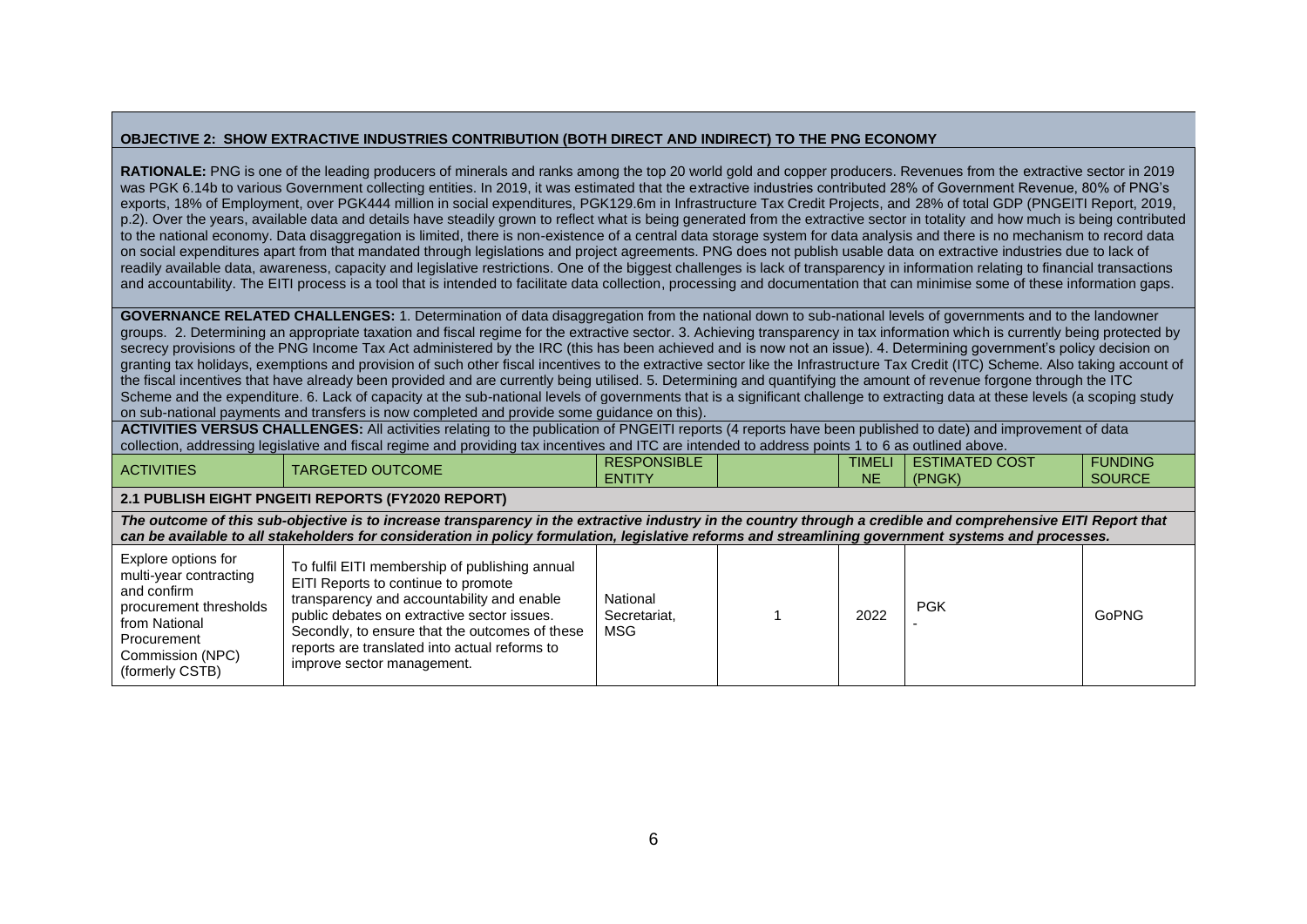| Commence procurement<br>(call for Expression of<br>Interests) and tendering<br>process for the ninth<br>PNGEITI Report (FY<br>2020)                          | To fulfil EITI membership of publishing annual<br>EITI Reports to continue to promote<br>transparency and accountability and enable<br>public debates on extractive sector issues.<br>Secondly, to ensure that the outcomes of these<br>reports are translated into actual reforms to<br>improve sector management. | National<br>Secretariat,<br><b>MSG</b> | $\overline{2}$ | 2022 | <b>PGK</b><br>20,000.00  | GoPNG             |
|--------------------------------------------------------------------------------------------------------------------------------------------------------------|---------------------------------------------------------------------------------------------------------------------------------------------------------------------------------------------------------------------------------------------------------------------------------------------------------------------|----------------------------------------|----------------|------|--------------------------|-------------------|
| Contracting of an IA to<br>prepare the ninth PNG<br>EITI Report for FY2020                                                                                   | To engage the IA through an open tender or<br>selective tender process to achieve the<br>outcome as referred to in activity #3 above).                                                                                                                                                                              | National<br>Secretariat.<br><b>MSG</b> | $\overline{2}$ | 2022 | <b>PGK</b><br>500,000.00 | <b>GoPNG</b>      |
| <b>PNGEITI Final Report</b><br>released to MSG                                                                                                               | To maximise transparency and accountability in<br>the extractive industry, building on from what<br>was covered in the first, second, third and<br>fourth Reports PNGEITI Reports                                                                                                                                   | National<br>Secretariat,<br><b>MSG</b> | 4              | 2022 | <b>PGK</b>               | <b>GoPNG</b>      |
| Publication of 2020<br><b>PNGEITI Report</b>                                                                                                                 | develop ToR for TWG and engage in driving<br><b>PNGEITI Promotional and awareness activities</b>                                                                                                                                                                                                                    | National<br>Secretariat.<br><b>MSG</b> | 4              | 2022 |                          |                   |
| Implementation of FY<br>2013 to FY2020 EITI<br>Report<br>recommendations in the<br>2020 PNGEITI Report                                                       | Ensure actions are taken to implement<br>recommendations from these reports to fulfil<br><b>EITI</b> objectives                                                                                                                                                                                                     | National<br>Secretariat,<br><b>MSG</b> | $1 - 4$        | 2022 | <b>PGK</b><br>100,000.00 | GoPNG             |
| Implementation of<br><b>Beneficial Ownership</b><br>(BO) Report<br>Recommendations and<br>continuation work with<br><b>IPA and relevant</b><br>stakeholders. | To continue implementing the remaining<br>activities during this third year of<br>implementation.                                                                                                                                                                                                                   | National<br>Secretariat,<br><b>MSG</b> | 2              | 2022 | <b>PGK</b><br>200,000.00 | <b>GoPNG</b>      |
| <b>State Owned Enterprise</b><br>Scoping Study (In<br>Consultation with<br>Department of State<br>Enterprises)                                               | Scope the current status of PNG SOEs to<br>implement EITI requirements and Standards                                                                                                                                                                                                                                | National<br>Secretariat,<br><b>MSG</b> | $1 - 4$        | 2022 | <b>PGK</b><br>350,000.00 | GoPNG             |
| Online Data Reporting<br>Scoping Study                                                                                                                       | Scope the possibility of introducing Online Data<br><b>Reporting for PNGEITI</b>                                                                                                                                                                                                                                    | <b>World Bank</b>                      | 1              | 2022 | <b>PGK</b>               | <b>World Bank</b> |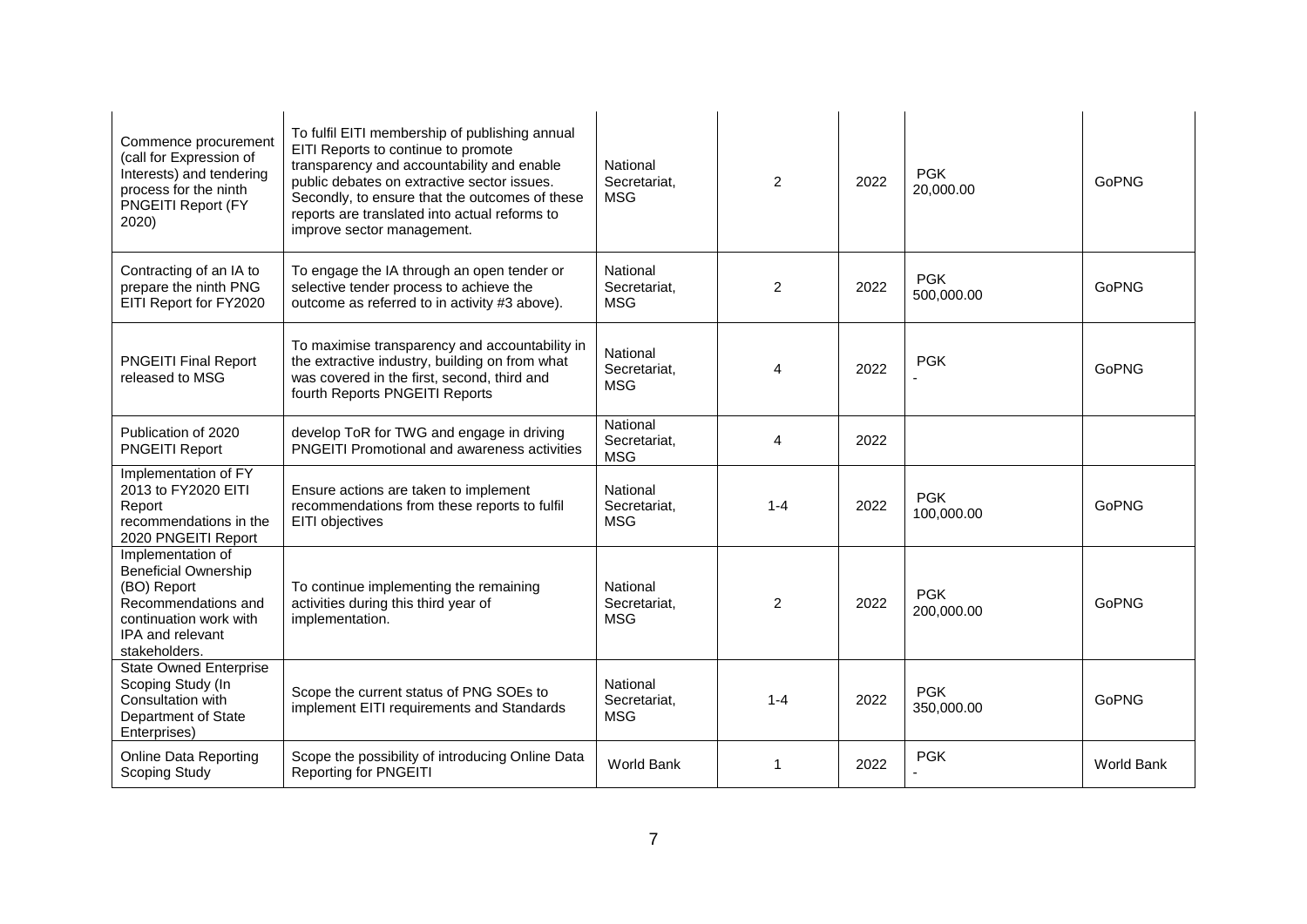<span id="page-7-0"></span>

| <b>PNG Educational</b><br><b>Mainstreaming Scoping</b><br>Study                                                                                                                                                                                                                                                                                                                                                                                                                                                                                                                                                                                                                                                                                                                                                                                                                                                                                                                                                                                                                                                                                                                                                                                                                                                                                                                                                                                                                                                                                                                                                                                                                                                                                                                                                                                                                                                                                                                                                        | Scope the possibility of mainstreaming<br>PNGEITI standards to educational institutions                                                                                                                                                                                                                                                                                                                                                                                                                                                                                                                                                    | <b>World Bank</b>                      |  | 2022                | <b>PGK</b>                     | <b>World Bank</b>               |  |
|------------------------------------------------------------------------------------------------------------------------------------------------------------------------------------------------------------------------------------------------------------------------------------------------------------------------------------------------------------------------------------------------------------------------------------------------------------------------------------------------------------------------------------------------------------------------------------------------------------------------------------------------------------------------------------------------------------------------------------------------------------------------------------------------------------------------------------------------------------------------------------------------------------------------------------------------------------------------------------------------------------------------------------------------------------------------------------------------------------------------------------------------------------------------------------------------------------------------------------------------------------------------------------------------------------------------------------------------------------------------------------------------------------------------------------------------------------------------------------------------------------------------------------------------------------------------------------------------------------------------------------------------------------------------------------------------------------------------------------------------------------------------------------------------------------------------------------------------------------------------------------------------------------------------------------------------------------------------------------------------------------------------|--------------------------------------------------------------------------------------------------------------------------------------------------------------------------------------------------------------------------------------------------------------------------------------------------------------------------------------------------------------------------------------------------------------------------------------------------------------------------------------------------------------------------------------------------------------------------------------------------------------------------------------------|----------------------------------------|--|---------------------|--------------------------------|---------------------------------|--|
| CSO Capacity for<br><b>PNGRGC</b>                                                                                                                                                                                                                                                                                                                                                                                                                                                                                                                                                                                                                                                                                                                                                                                                                                                                                                                                                                                                                                                                                                                                                                                                                                                                                                                                                                                                                                                                                                                                                                                                                                                                                                                                                                                                                                                                                                                                                                                      | Build the technical capacity of the CSO<br>Coordinating body to implement EITI.                                                                                                                                                                                                                                                                                                                                                                                                                                                                                                                                                            | World Bank                             |  | 2022                | <b>PGK</b>                     | <b>World Bank</b>               |  |
|                                                                                                                                                                                                                                                                                                                                                                                                                                                                                                                                                                                                                                                                                                                                                                                                                                                                                                                                                                                                                                                                                                                                                                                                                                                                                                                                                                                                                                                                                                                                                                                                                                                                                                                                                                                                                                                                                                                                                                                                                        |                                                                                                                                                                                                                                                                                                                                                                                                                                                                                                                                                                                                                                            |                                        |  | <b>Sub Total</b>    | PGK 1,170,000.00               |                                 |  |
|                                                                                                                                                                                                                                                                                                                                                                                                                                                                                                                                                                                                                                                                                                                                                                                                                                                                                                                                                                                                                                                                                                                                                                                                                                                                                                                                                                                                                                                                                                                                                                                                                                                                                                                                                                                                                                                                                                                                                                                                                        | <b>OBJECTIVE 3: IMPROVE PUBLIC UNDERSTANDING IN THE MANAGEMENT OF EXTRACTIVE INDUSTRIES</b>                                                                                                                                                                                                                                                                                                                                                                                                                                                                                                                                                |                                        |  |                     |                                |                                 |  |
| RATIONALE: Provincial Governments, Local Level Governments, landowners and people in the communities where natural resources are being extracted are not fully<br>informed and are not able to debate and have their say on issues of concern. Necessary data and other contextual information relating to the extractive sector through the<br>EITI Reports should be made available in easily accessible formats that could be easily understood by ordinary people at resources impacted areas and community levels.<br>These reports should empower the public to use them to engage in constructive debates, public forums and through other avenues to have their say in the exploitation,<br>management and distribution of revenues and benefits derived from these resources. Transparency and accountability can be enhanced to a greater extent and good<br>governance can prevail as a result of Government adopting good public policies for management of the extractive sector. This can build trust and confidence among<br>different stakeholders and create a better environment for further investments. Ensuring that funds generated from the extractive industries are spent in an accountable and<br>transparent manner and are used for the purposes as mandated by law (through the budget process). If monies are to be paid to landowners in the affected communities,<br>these should go straight to the intended beneficiaries. The EITI reporting process provides an avenue for stimulating debates and discussions on these issues to bring about<br>necessary policy and legislative reforms for better management of the extractives sector.<br>GOVERNANCE RELATED CHALLENGES: 1. Ensuring continued political ownership and commitment is key to addressing issues concerning the extractive sector. 2.<br>Creating and maintaining public support and involvement would demand a lot of consultation, public awareness, outreach activities, information dissemination, networking |                                                                                                                                                                                                                                                                                                                                                                                                                                                                                                                                                                                                                                            |                                        |  |                     |                                |                                 |  |
|                                                                                                                                                                                                                                                                                                                                                                                                                                                                                                                                                                                                                                                                                                                                                                                                                                                                                                                                                                                                                                                                                                                                                                                                                                                                                                                                                                                                                                                                                                                                                                                                                                                                                                                                                                                                                                                                                                                                                                                                                        | and other activities to build capacity at community levels for greater public involvement. 3. Limited financial data at sub-national levels of governments to support this<br>initiative. 4. Lack of reliable telecommunication infrastructure (access to internet, newspapers, smart phones, computers, etc.) in many remote communities and the fact that<br>over 80% of PNG's population is still illiterate is a real constraint to enabling the public to be fully engaged in debates and discussions.                                                                                                                                |                                        |  |                     |                                |                                 |  |
|                                                                                                                                                                                                                                                                                                                                                                                                                                                                                                                                                                                                                                                                                                                                                                                                                                                                                                                                                                                                                                                                                                                                                                                                                                                                                                                                                                                                                                                                                                                                                                                                                                                                                                                                                                                                                                                                                                                                                                                                                        | ACTIVITIES VERSUS CHALLENGES: Activities listed below under this objective are intended to create awareness in the extractive sector by ensuring that information are<br>disseminated regularly through various forms (forums, conferences, publications, radio talk back shows and other social medias). It is hoped that through these activities,<br>the challenges highlighted above may be addressed and the public will ensure that extractive industry companies invest and extract these resources wealth according to the<br>law and the Government manages revenues it receives well for the good of the country and its people. |                                        |  |                     |                                |                                 |  |
| <b>ACTIVITIES</b>                                                                                                                                                                                                                                                                                                                                                                                                                                                                                                                                                                                                                                                                                                                                                                                                                                                                                                                                                                                                                                                                                                                                                                                                                                                                                                                                                                                                                                                                                                                                                                                                                                                                                                                                                                                                                                                                                                                                                                                                      | <b>TARGET OUTCOME</b>                                                                                                                                                                                                                                                                                                                                                                                                                                                                                                                                                                                                                      | <b>RESPONSIBLE</b><br><b>ENTITY</b>    |  | <b>TIMELI</b><br>NE | <b>ESTIMATED COST</b><br>(PGK) | <b>FUNDING</b><br><b>SOURCE</b> |  |
|                                                                                                                                                                                                                                                                                                                                                                                                                                                                                                                                                                                                                                                                                                                                                                                                                                                                                                                                                                                                                                                                                                                                                                                                                                                                                                                                                                                                                                                                                                                                                                                                                                                                                                                                                                                                                                                                                                                                                                                                                        | 3.1 IMPROVE PUBLIC UNDERSTANDING IN THE MANAGEMENT OF EXTRACTIVE INDUSTRIES                                                                                                                                                                                                                                                                                                                                                                                                                                                                                                                                                                |                                        |  |                     |                                |                                 |  |
| ENGAGE IN CARRYING OUT PROMOTIONAL AND EDUCATIONAL AWARENESS THROUGH VARIOUS MEDIUMS                                                                                                                                                                                                                                                                                                                                                                                                                                                                                                                                                                                                                                                                                                                                                                                                                                                                                                                                                                                                                                                                                                                                                                                                                                                                                                                                                                                                                                                                                                                                                                                                                                                                                                                                                                                                                                                                                                                                   |                                                                                                                                                                                                                                                                                                                                                                                                                                                                                                                                                                                                                                            |                                        |  |                     |                                |                                 |  |
| <b>Establish PNGEITI</b><br>Communications and<br>Engagement technical<br><b>Working Group</b>                                                                                                                                                                                                                                                                                                                                                                                                                                                                                                                                                                                                                                                                                                                                                                                                                                                                                                                                                                                                                                                                                                                                                                                                                                                                                                                                                                                                                                                                                                                                                                                                                                                                                                                                                                                                                                                                                                                         | Develop ToR for TWG and engage in driving<br><b>PNGEITI Promotional and awareness activities</b>                                                                                                                                                                                                                                                                                                                                                                                                                                                                                                                                           | National<br>Secretariat,<br><b>MSG</b> |  | 2022                | <b>PGK</b><br>69,999.00        | GoPNG                           |  |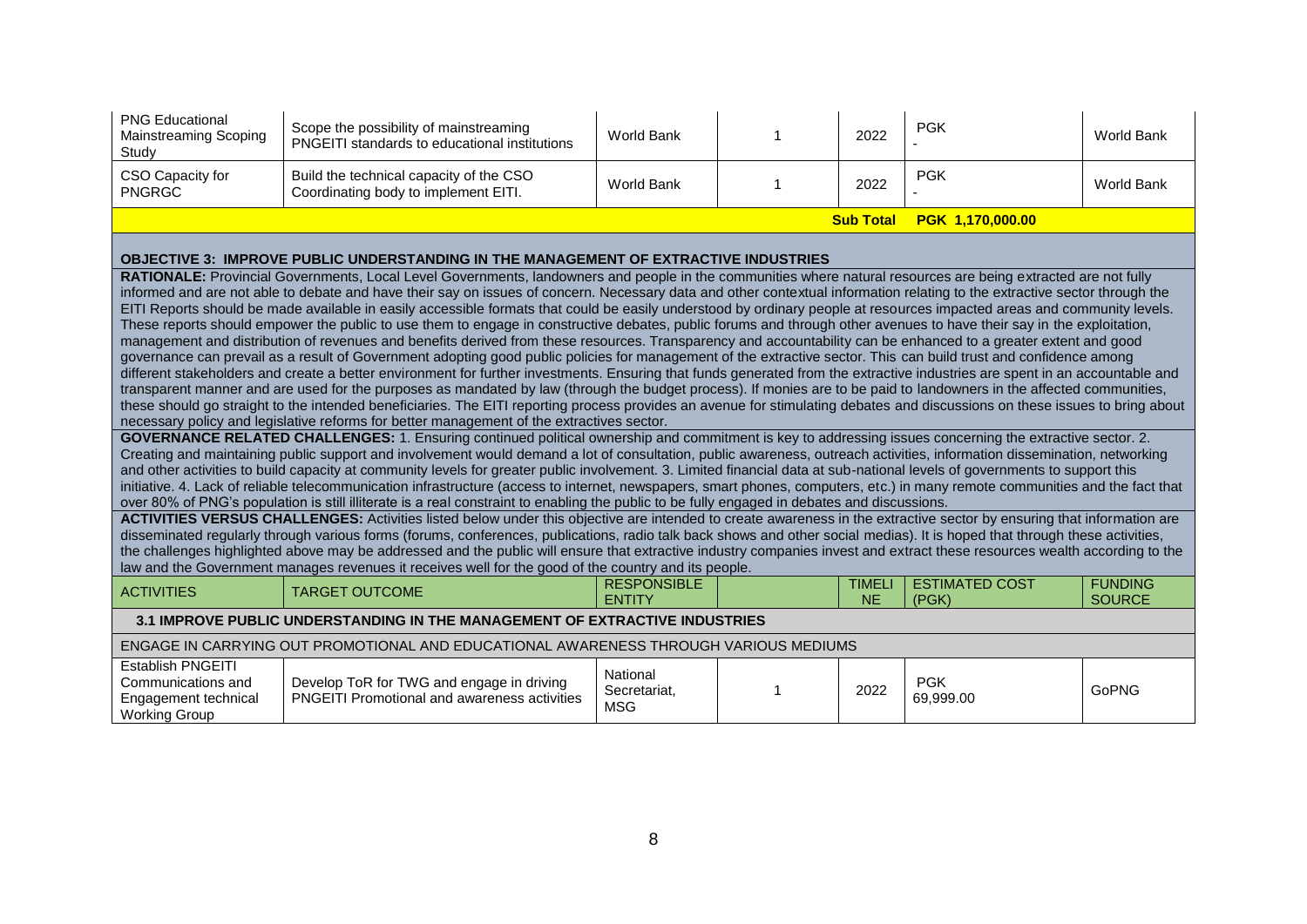| PNGEITI 2019 Report<br>launching and printing                                                                                                                                                                                                                                                                      | To maximise transparency and accountability in<br>the extractive industry, building on from what<br>was covered in the first, second, third and<br>fourth Reports                                                                                                                          | National<br>Secretariat.<br><b>MSG</b> |         | 2022 | <b>PGK</b><br>70,000.00  | GoPNG        |
|--------------------------------------------------------------------------------------------------------------------------------------------------------------------------------------------------------------------------------------------------------------------------------------------------------------------|--------------------------------------------------------------------------------------------------------------------------------------------------------------------------------------------------------------------------------------------------------------------------------------------|----------------------------------------|---------|------|--------------------------|--------------|
| Newspaper articles on<br><b>PNGEITI</b> activities.                                                                                                                                                                                                                                                                | To enhance public awareness and<br>understanding on the management of extractive<br>industries in PNG                                                                                                                                                                                      | National<br>Secretariat,<br><b>MSG</b> | $1 - 4$ | 2022 | <b>PGK</b><br>50,000.00  | GoPNG        |
| Conduct information<br>roadshows in<br>collaboration with<br>Technical/Policy team to<br>relevant sectors: sub-<br>national stakeholders on<br>EITI implementation and<br>report release. This<br>activity will be<br>undertaken in<br>consultation with<br>relevant MSG members<br>and Policy/ technical<br>team. | Increased public awareness and understanding<br>on the management of extractive industries in<br><b>PNG</b>                                                                                                                                                                                | National<br>Secretariat.<br><b>MSG</b> | $1 - 4$ | 2022 | <b>PGK</b><br>340,000.00 | <b>GoPNG</b> |
| Publication of<br>educational reference<br>materials articles on EITI<br>and EITI<br>implementation, online<br>trainings and digital<br>presentations                                                                                                                                                              | To enhance public awareness and<br>understanding on the management of extractive<br>industries in PNG                                                                                                                                                                                      | National<br>Secretariat,<br><b>MSG</b> | $1 - 4$ | 2022 | <b>PGK</b><br>100,000.00 | <b>GoPNG</b> |
| Conduct publicity for<br>PNGEITI reports<br>through advertisements<br>brochures.                                                                                                                                                                                                                                   | To promote transparency through increased<br>awareness and public understanding on the<br>outcome and findings of PNGEITI first and<br>second reports and updates on their<br>implementation. At the same time provide an<br>awareness on the third and fourth reports<br>recommendations. | National<br>Secretariat,<br><b>MSG</b> | $1 - 4$ | 2022 | <b>PGK</b><br>100,000.00 | <b>GoPNG</b> |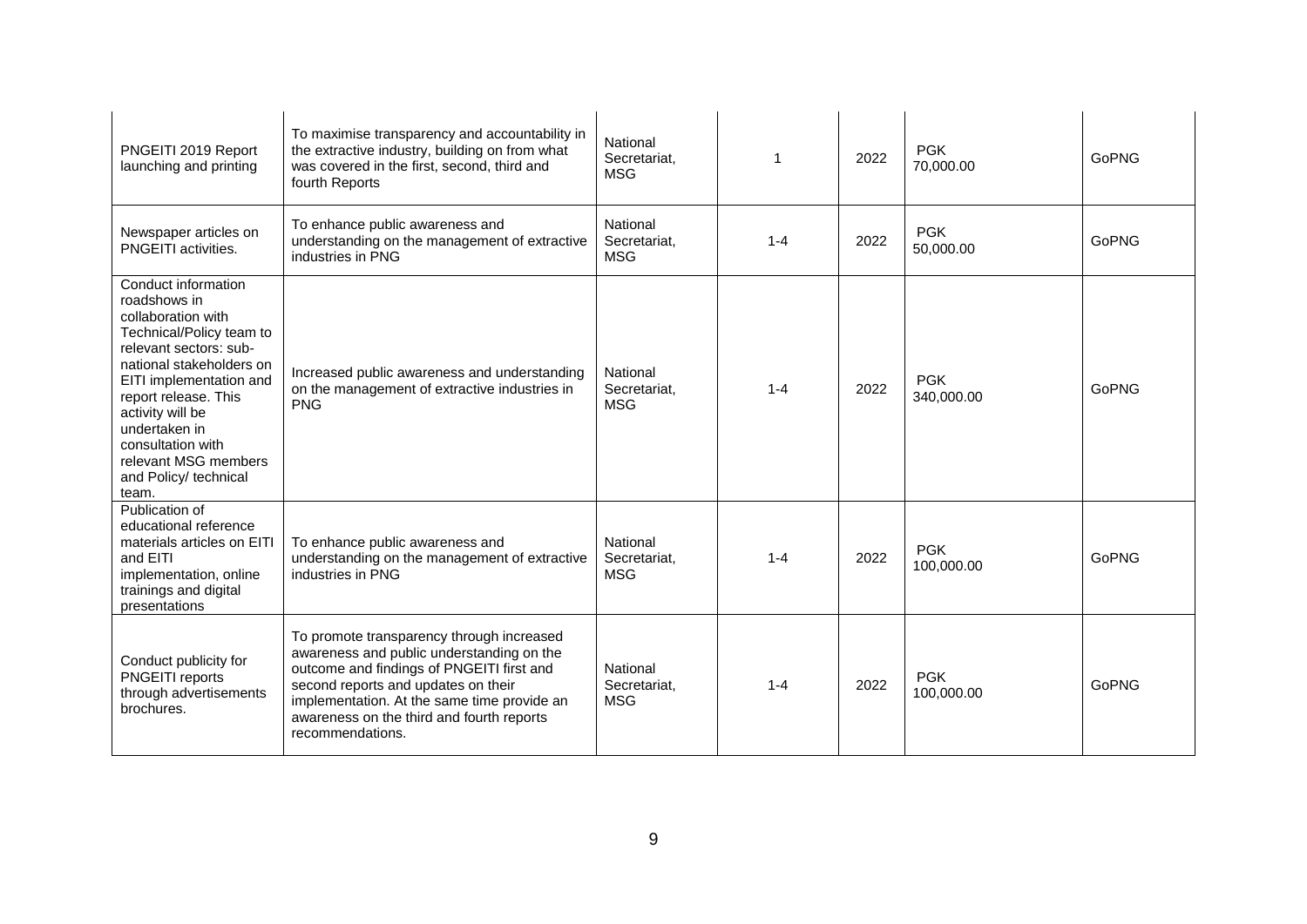| Social Media and<br>Website content<br>updating                                                                                                                                                                                   | To enhance public awareness and<br>understanding on the management of extractive<br>industries in PNG                                                                                                                                                                   | National<br>Secretariat,<br><b>MSG</b> | $1 - 4$ | 2022             | <b>PGK</b>               | GoPNG        |
|-----------------------------------------------------------------------------------------------------------------------------------------------------------------------------------------------------------------------------------|-------------------------------------------------------------------------------------------------------------------------------------------------------------------------------------------------------------------------------------------------------------------------|----------------------------------------|---------|------------------|--------------------------|--------------|
|                                                                                                                                                                                                                                   |                                                                                                                                                                                                                                                                         |                                        |         | <b>Sub Total</b> | PGK 729,999.00           |              |
|                                                                                                                                                                                                                                   | 3.2 ENGAGE IN CARRYING OUT PROMOTIONAL AND EDUCATIONAL AWARENESS THROUGH VARIOUS MEDIUMS                                                                                                                                                                                |                                        |         |                  |                          |              |
|                                                                                                                                                                                                                                   | CREATING AN AVENUE FOR CONSULTATIVE APPROACH TO PUBLIC POLICY FORMULATION AND DEBATES IN THE EXTRACTIVE SECTOR                                                                                                                                                          |                                        |         |                  |                          |              |
| Quarterly talk back<br>shows with local radio<br>stations                                                                                                                                                                         | To bring about awareness of EITI<br>implementation and gain support from the<br>public and at the political level                                                                                                                                                       | National<br>Secretariat,<br><b>MSG</b> | $1 - 4$ | 2022             | <b>PGK</b>               | GoPNG        |
| Attendance at in-country<br>conferences, seminars<br>and workshops                                                                                                                                                                | To bring about awareness of EITI<br>implementation and gain support from the<br>public and at the political level                                                                                                                                                       | National<br>Secretariat,<br><b>MSG</b> | $1 - 4$ | 2022             | <b>PGK</b><br>50,000.00  | GoPNG        |
| University and academic<br>presentations                                                                                                                                                                                          | To bring about awareness of EITI<br>implementation and gain support from the<br>public and at the political level                                                                                                                                                       | National<br>Secretariat,<br><b>MSG</b> | $1 - 4$ | 2022             | <b>PGK</b><br>50,001.00  | <b>GoPNG</b> |
| <b>PNGEITI National</b><br>Secretariat to organise<br>Internal/in-country<br>meetings, conferences,<br>workshops and events                                                                                                       | To achieve satisfactory implementation of EITI<br>activities and to sustain and build on the<br>progress made in the country                                                                                                                                            | National<br>Secretariat,<br><b>MSG</b> | $1 - 4$ | 2022             | <b>PGK</b><br>211,500.00 | <b>GoPNG</b> |
| Establish contact with<br><b>PLSSMA Progress</b><br>phase 2 Subnational<br>Reporting Project to<br>implement<br>recommendations from<br>EITI sub-national report<br>to pilot EITI subnational<br>reporting in three<br>provinces. | To increase transparency and accountability of<br>benefits flowing to provincial governments,<br>districts, local level governments, landowners<br>groups and associations and, empowering<br>people at community levels to address issues<br>that directly affect them | National<br>Secretariat,<br><b>MSG</b> | $1 - 4$ | 2022             | <b>PGK</b>               | <b>GoPNG</b> |
| Production of quarterly<br><b>PNGEITI Newsletter</b>                                                                                                                                                                              | Promote a transparent reporting of all EITI<br>activities undertaken in the country                                                                                                                                                                                     | National<br>Secretariat,<br><b>MSG</b> | $1 - 4$ | 2022             | <b>PGK</b><br>50,000.00  | <b>GoPNG</b> |
|                                                                                                                                                                                                                                   |                                                                                                                                                                                                                                                                         |                                        |         | <b>Sub Total</b> | PGK 361,501.00           |              |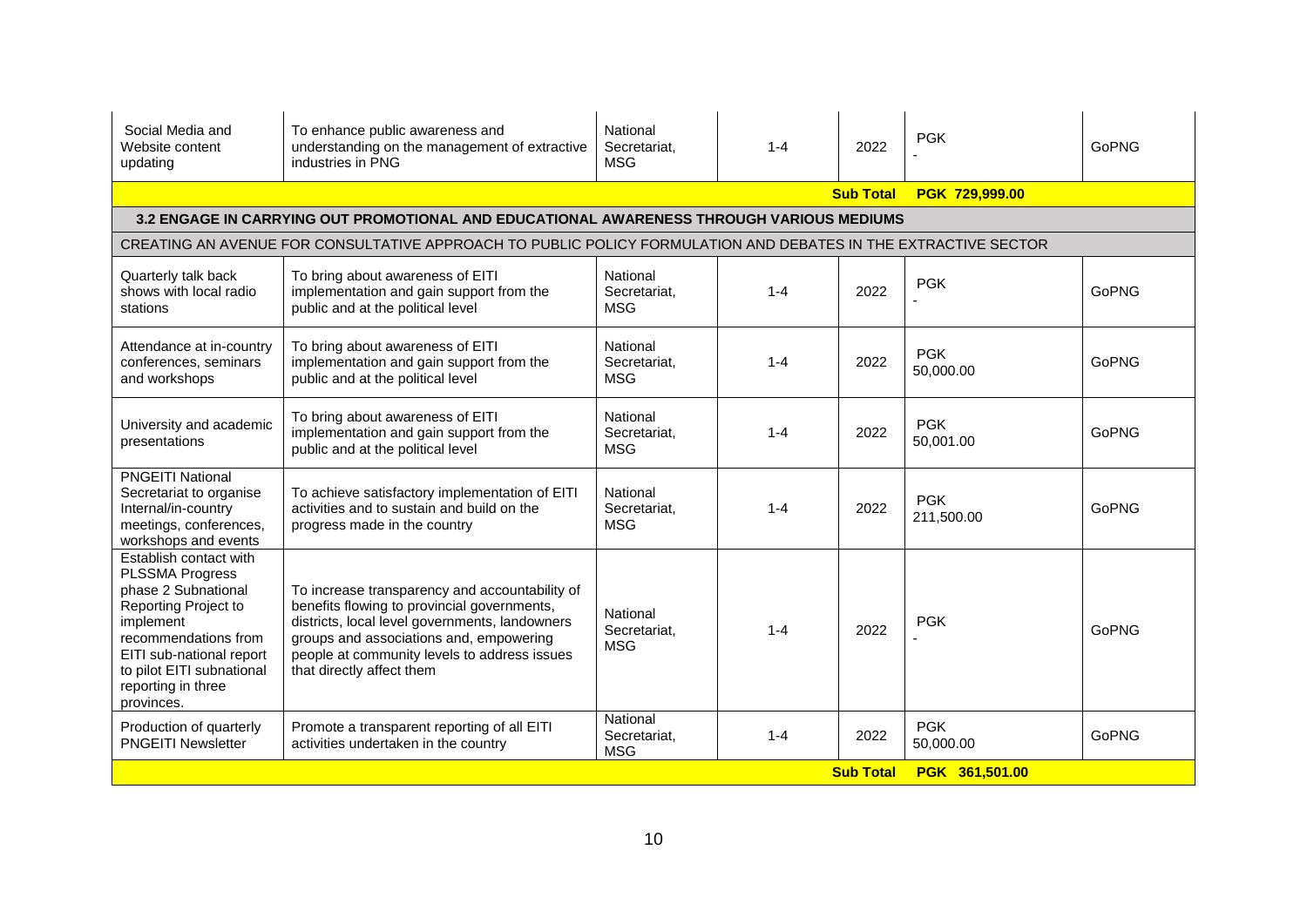# <span id="page-10-0"></span>**OBJECTIVE 4: STRENGTHEN REVENUE GENERATION AND COLLECTION THAT IS CONSISTENT WITH GOVERNMENT POLICY SETTING AND NATIONAL DEVELOPMENT PRIORITIES**

**RATIONALE:** Ensure constant monitoring of the systems and processes of revenue collection so that these revenues and other benefits are received by the Government as mandated by law. Any activities undertaken by the Government or practice by extractive industries that are inconsistent with the taxation laws and the fiscal regime will constitute unsound management and is not in the best interest of the country. This may result in government and industry officials held liable against their actions. To ensure this outcome, the First EITI Report reviewed the existing laws, regulations, systems and process governing the sector and recommend critical areas that required further reforms and amendments of current legislative frameworks to ensure greater transparency and accountability. These recommendations are being acted upon by respective government entities following a Cabinet directive (National Executive Council Decision No. 91/2017) to ensure implementation. An updated matrix has been attached to this Work Plan as Annex 3.

For revenue collection, key government agencies like the Internal Revenue Commission, the PNG Customs, the Department of Petroleum, the Department of Mineral Policy and Geo-hazards Management and the Mineral Resources Authority should be assisted to strengthen their capacities to perform effectively. These entities should monitor and ensure that companies involved in the extractive sector comply with existing laws, project agreements or other contractual obligations. The current practice of investments in this sector lacks transparency as details on project agreements, fiscal arrangements and such contractual details are not publicly available. Therefore, activities undertaken in the sector lack transparency and the public are not in a position to monitor these activities.

Through release of the first EITI Report, it is intended that some of these areas will be addressed in so far as strengthening systems and processes of revenue collection and capacity building in key government agencies are concerned. A good number of recommendations have already been implemented such as the inclusion of SOEs in the MSG and removal of secrecy provision in the PNG Income Tax Act to allow the Internal Revenue Commission to disclose tax revenue data for EITI reporting purpose.

**GOVERNANCE RELATED CHALLENGES:** 1. Improving government systems and process and capacity building will require reforms and amendments to existing laws and legislations governing the extractive sector. 2. Some of these reforms may require consensus building at the political level and the willingness to take ownership of these reforms by the Government. This would mean that certain reforms could be undertaken in the short to medium terms, however some may be undertaken in the longer term. 3. Past experiences from public sector reforms in PNG demonstrates that there has been no consistent efforts to build on the reforms made to progress further. There is the problem of sustainability and continuation of reforms due to political instability and policy priorities. That is, when new government comes in there is no guarantee that reform agendas would be sustained and this can be a challenge. 4. Reforming and building institutional capacities requires adequate resourcing and strong political leadership.

**ACTIVITIES VERSUS CHALLENGES:** All activities listed below are intended to address the above challenges and these are key actions.

| <b>ACTIVITIES</b>                                                                                    | TARGETED OUTCOME                                                                                             | <b>RESPONSIBILI</b><br>᠇៴ | <b>QUARTER</b> | <b>TIMEL</b><br><b>NE</b> | <b>ESTIMATED COST</b> | <b>FUNDING</b><br><b>SOURCE</b> |  |
|------------------------------------------------------------------------------------------------------|--------------------------------------------------------------------------------------------------------------|---------------------------|----------------|---------------------------|-----------------------|---------------------------------|--|
| 4.1 ENSURE GOVERNMENT RECEIVES ALL REVENUES FROM THE EXTRACTIVE INDUSTRIES IT IS MANDATED TO RECEIVE |                                                                                                              |                           |                |                           |                       |                                 |  |
|                                                                                                      | The outcome of this sub-objective is to ensure maximum benefits are derived from resources extraction in PNG |                           |                |                           |                       |                                 |  |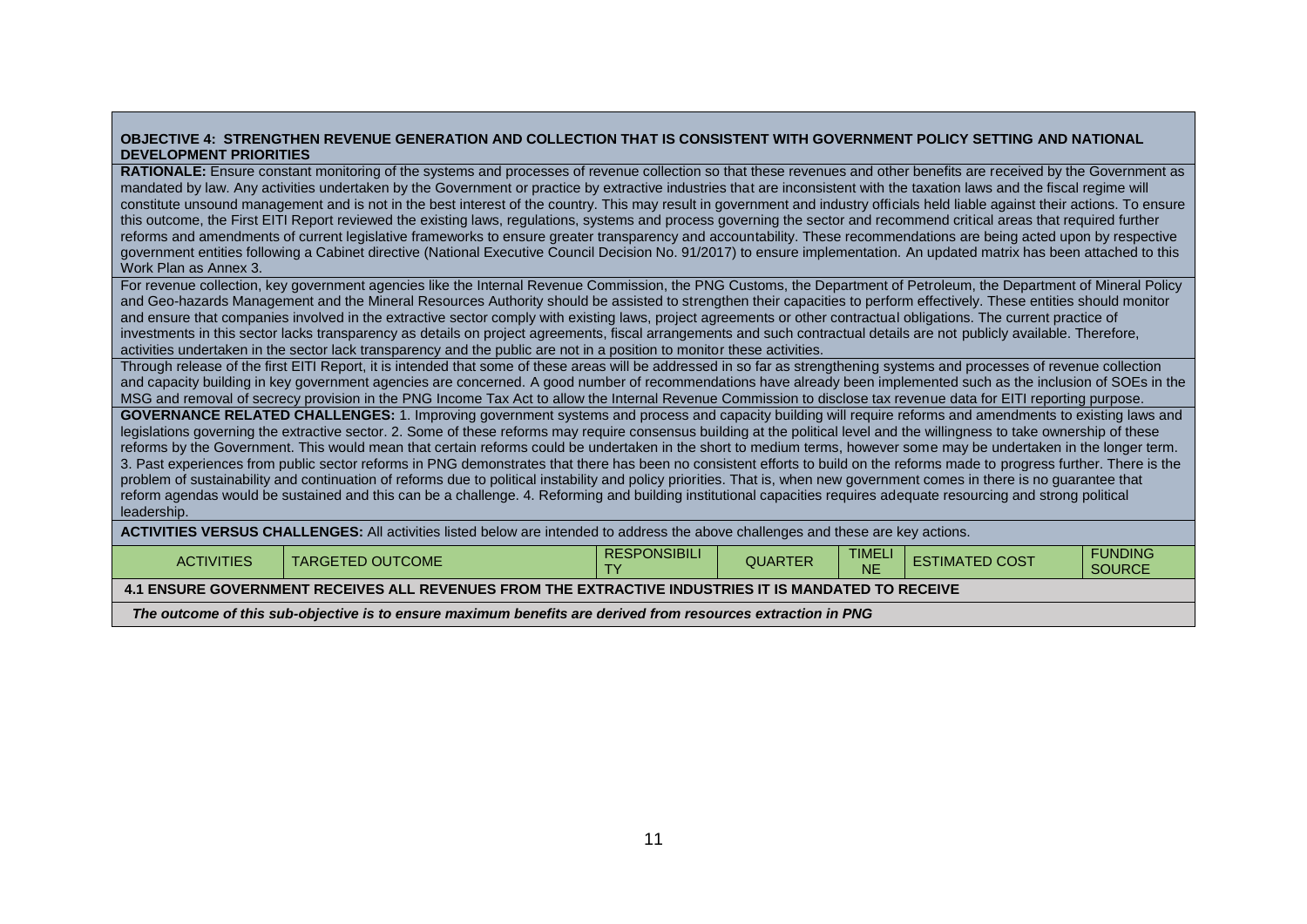| Act on recommendation<br>from the previous<br>PNGEITI Reports and<br>Validation reports. Many<br>of these activities are to<br>be undertaken by<br>respective government<br>agencies following<br>earlier Cabinet directive<br>as directed. PNGEITI<br>National Secretariat and<br>MSG can only play a<br>facilitative role. | For improved administrative, legislative<br>systems and process and public policies<br>governing the management and extraction of<br>resources from the extractive sector. Also to<br>enhance understanding and trust building<br>among stakeholders (Government, Industry and<br>civil society groups) to creating a conducive<br>environment for further investments | National<br>Secretariat,<br><b>MSG</b> | $1 - 4$ | 2022                       | <b>PGK</b>                      | GoPNG                           |  |  |
|------------------------------------------------------------------------------------------------------------------------------------------------------------------------------------------------------------------------------------------------------------------------------------------------------------------------------|------------------------------------------------------------------------------------------------------------------------------------------------------------------------------------------------------------------------------------------------------------------------------------------------------------------------------------------------------------------------|----------------------------------------|---------|----------------------------|---------------------------------|---------------------------------|--|--|
| Conduct awareness to<br>project impact provinces<br>for PNGEITI Bill and<br>other project agreement<br>activities                                                                                                                                                                                                            | Conduct information sessions to regional<br>stakeholders prior to actual consultation to<br>Momase, Southern, NGI and Upper & Lower<br>highlands                                                                                                                                                                                                                       | National<br>Secretariat,<br><b>MSG</b> | $1 - 4$ | b                          | <b>PGK</b><br>125,000.00        |                                 |  |  |
| Conduct 4x consultation<br>on PNGEITI Bill.                                                                                                                                                                                                                                                                                  | Conduct four regional consultations to<br>Momase, Southern, NGI and Upper & Lower<br>highlands                                                                                                                                                                                                                                                                         | National<br>Secretariat,<br><b>MSG</b> | $1 - 4$ | 2022                       | <b>PGK</b><br>400,000.00        |                                 |  |  |
| Re drafting of revised<br><b>PNGEITI Commission</b><br>Bill                                                                                                                                                                                                                                                                  | Legislating EITI activities in the country will<br>ensure it has the legal basis to operate and<br>sustain itself into the future. Therefore the MSG<br>will ensure that the revised PNGEITI<br>Commission Bill is presented to Parliament                                                                                                                             | National<br>Secretariat,<br><b>MSG</b> | $1 - 4$ | 2022                       | <b>PGK</b><br>20,000.00         | <b>GoPNG</b>                    |  |  |
| <b>Sub Total</b><br>PGK 545,000.00                                                                                                                                                                                                                                                                                           |                                                                                                                                                                                                                                                                                                                                                                        |                                        |         |                            |                                 |                                 |  |  |
|                                                                                                                                                                                                                                                                                                                              | 4.2 ENHANCE STAKEHOLDER ACCOUNTABILITY (GOVERNMENT, CIVIL SOCIETY ORGANISATIONS AND EXTRACTIVE INDUSTRIES)                                                                                                                                                                                                                                                             |                                        |         |                            |                                 |                                 |  |  |
| The outcome of this sub-objective is to ensure stakeholders account for all the revenues and benefits derived from the extractive sector                                                                                                                                                                                     |                                                                                                                                                                                                                                                                                                                                                                        |                                        |         |                            |                                 |                                 |  |  |
| <b>ACTIVITIES</b>                                                                                                                                                                                                                                                                                                            | <b>TARGETED OUTCOME</b>                                                                                                                                                                                                                                                                                                                                                | <b>RESPONSIBLE</b><br><b>ENTITY</b>    |         | <b>TIMELI</b><br><b>NE</b> | <b>ESTIMATED COST</b><br>(PNGK) | <b>FUNDING</b><br><b>SOURCE</b> |  |  |
| Strengthening the<br>capacity of CSOs to<br>participate and<br>contribute effectively in<br>the Multi-Stakeholder                                                                                                                                                                                                            | To empower and ensure CSOs play an active<br>role in the MSG process and be accountable to<br>its wider CSOs operating in the country                                                                                                                                                                                                                                  | National<br>Secretariat,<br><b>MSG</b> | $1 - 4$ | On-<br>going               | <b>PGK</b>                      | GoPNG, World<br><b>Bank</b>     |  |  |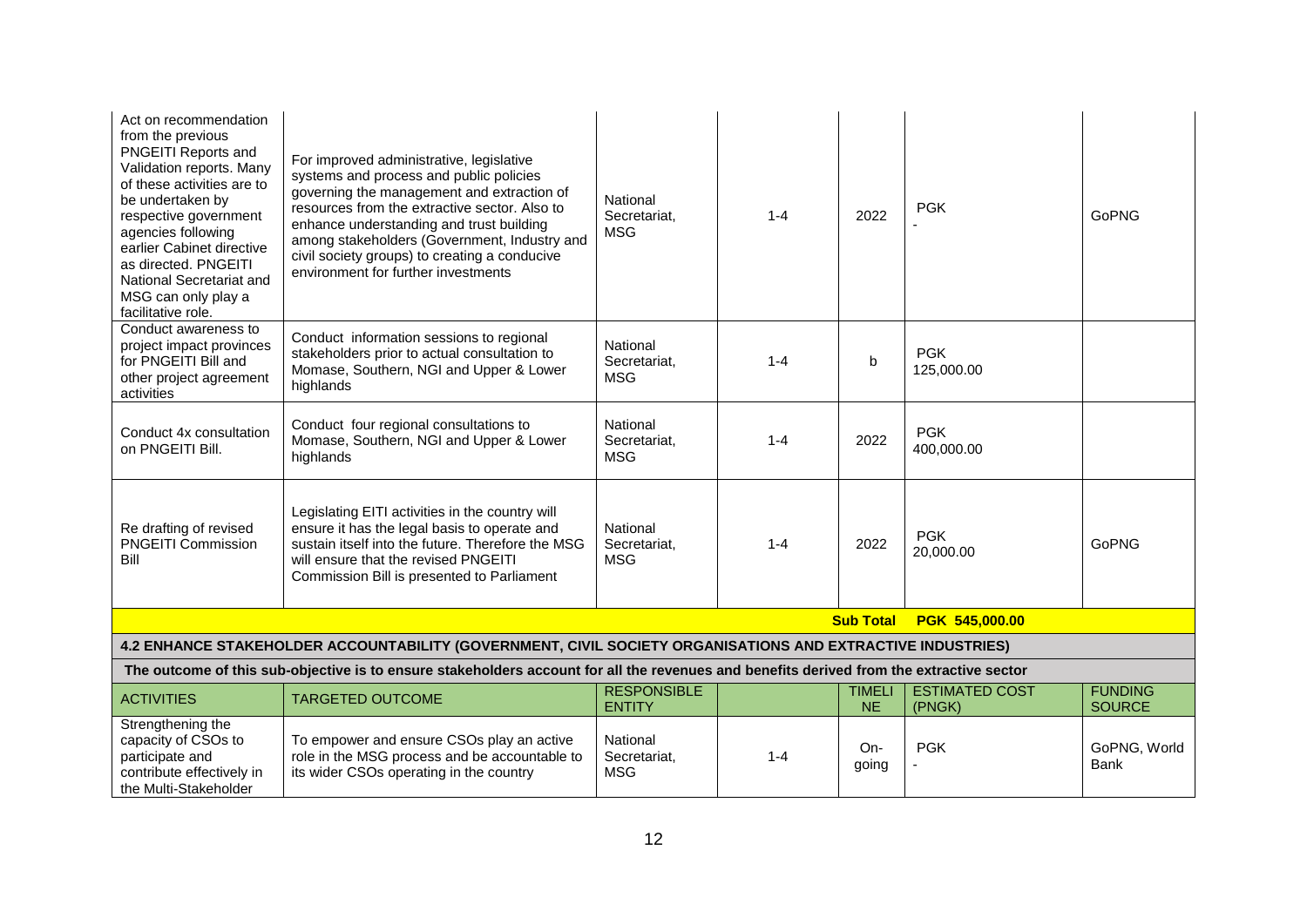| Group (MSG in<br>collaboration with World<br>Bank.                                                                                                                                                                                                                                                                                                                                      |                                                                                                                                                                                                                                                                                                                                                                                                                                          |                                        |         |                  |            |                                   |
|-----------------------------------------------------------------------------------------------------------------------------------------------------------------------------------------------------------------------------------------------------------------------------------------------------------------------------------------------------------------------------------------|------------------------------------------------------------------------------------------------------------------------------------------------------------------------------------------------------------------------------------------------------------------------------------------------------------------------------------------------------------------------------------------------------------------------------------------|----------------------------------------|---------|------------------|------------|-----------------------------------|
| Strengthening the<br>reporting and<br>accountability capacities<br>of industries in the<br>reporting of payments to<br>the Government                                                                                                                                                                                                                                                   | Ensure industries have an effective and<br>efficient payment systems (preferably in EITI<br>reporting formats) in place to record all material<br>payments to the government, including sub-<br>national levels of government and landowner<br>groups, companies and associations.                                                                                                                                                       | National<br>Secretariat.<br><b>MSG</b> | $1 - 4$ | 2021             | <b>PGK</b> | <b>JICA</b>                       |
| Strengthening the<br>accountability of<br>Government agencies in<br>recording financial data<br>from extractive<br>payments and reporting<br>of revenues and benefits<br>received                                                                                                                                                                                                       | Ensure relevant government agencies have an<br>effective and efficient recording systems<br>(preferably in EITI reporting format) in place to<br>store data and to report on all material<br>payments received. Also to ensure there is<br>capacity in key State agencies to support EITI<br>implementation and to enable them to address<br>public policy and administrative issues in a<br>systematic manner for the extractive sector | National<br>Secretariat,<br><b>MSG</b> | $1 - 4$ | 2021             | <b>PGK</b> | GoPNG,<br>Development<br>partners |
| Improve monitoring<br>mechanisms for transfer<br>of revenues from the<br>industry and government<br>to sub-national levels of<br>governments and<br>landowner groups on<br><b>Special Support Grants</b><br>(SSGs), Infrastructure<br><b>Development Grants</b><br>(IDGs), Business<br><b>Development Grants</b><br>(BDGs), royalties,<br>development levies,<br>derivation grants, etc | Ensure relevant government agencies have an<br>effective and efficient method of transferring<br>funds and to store data and report all revenues<br>paid out. Further, to ensure there is capacity in<br>key agencies to support EITI implementation.<br>Finally, for government agencies to effectively<br>address public policy and administrative issues<br>in the extractive sector.                                                 | National<br>Secretariat,<br><b>MSG</b> | $1 - 4$ | 2021             | <b>PGK</b> | GoPNG,<br>Development<br>partners |
|                                                                                                                                                                                                                                                                                                                                                                                         |                                                                                                                                                                                                                                                                                                                                                                                                                                          |                                        |         | <b>Sub Total</b> | <b>PGK</b> |                                   |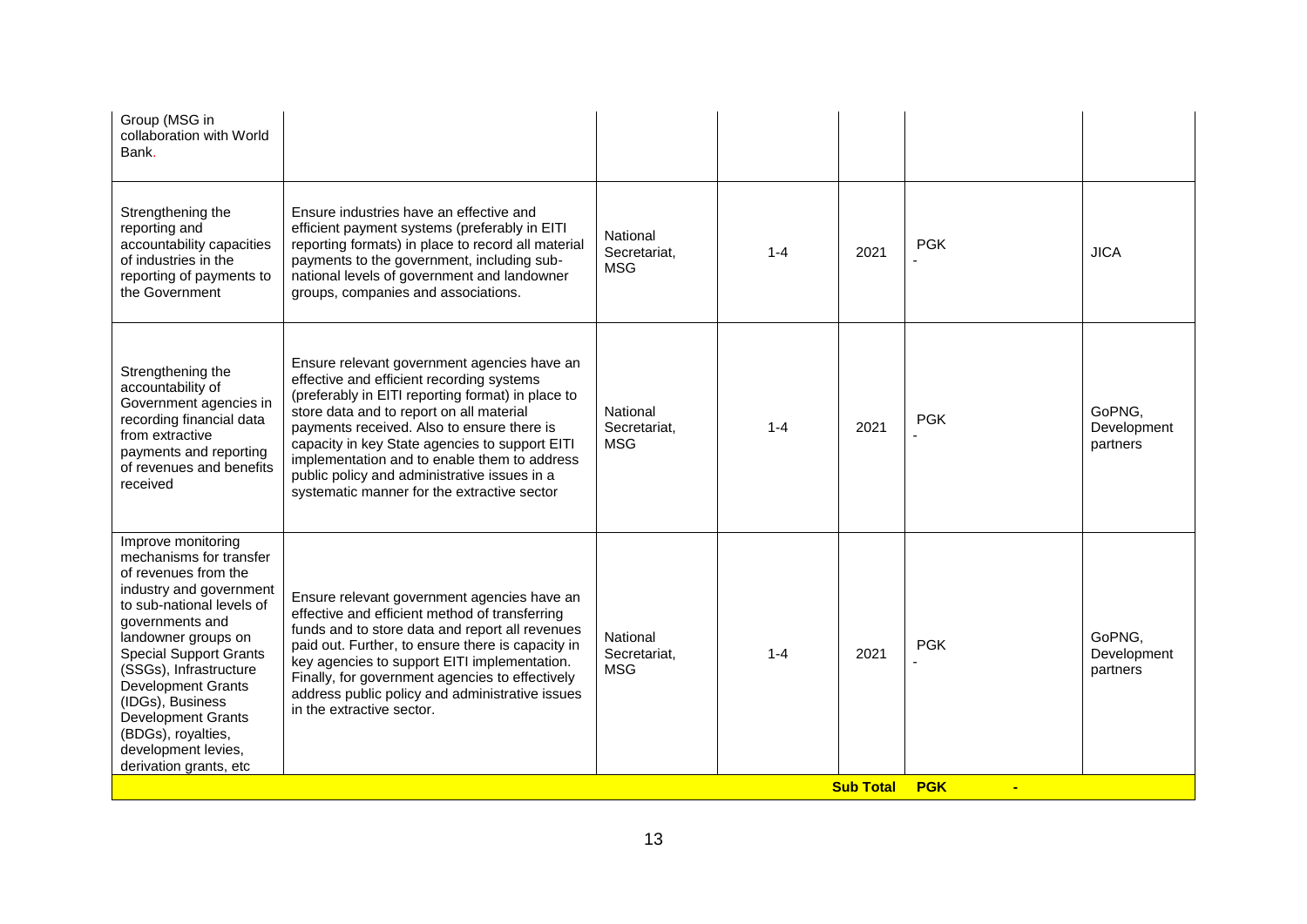#### <span id="page-13-0"></span>**OBJECTIVE 5: ENDEAVOUR TO FULLY IMPLEMENT PNGEITI REPORT RECOMMENDATIONS AS DIRECTED BY CABINET**

**RATIONALE:** Ensure that the EITI report findings and recommendations from the first report and all subsequent reports are implemented by responsible and affected government departments and agencies in a timely manner. This include adhering to Cabinet directive (NEC Decision 91/2017) by affected agencies by incorporating the activities as directed by Cabinet into their respective work programs and providing the resources to implement them. The implementation of these recommendations are important to EITI implementation in PNG to ensure that these reports are translated into policy and legislative reforms to complement other government initiatives for better managing the extractive sector. Further, the implementation of these report recommendations would also address broader government initiatives on transparency and accountability, and governance and anti-corruption measures.

**GOVERNANCE RELATED CHALLENGES:** 1. Improving government systems and process and capacity building will require reforms and amendments to existing laws and legislations governing the extractive sector. 2. Some of these reforms may require consensus building at the political level and the willingness to take ownership of these reforms by the Government. This would mean that certain reforms could be undertaken in the short to medium terms, however some may be undertaken in the longer term. 3. Past experiences from public sector reforms in PNG demonstrates that there has been no consistent efforts to build on the reforms made to progress further. There is the problem of sustainability and continuation of reforms due to political instability and policy priorities. 4. Reforming and building institutional capacity requires resourcing and strong political leadership.

**ACTIVITIES VERSUS CHALLENGES:** All activities listed below are intended to address the above challenges and these are key actions.

| <b>ESTIMATED COST</b><br><b>FUNDING</b><br><b>RESPONSIBILI</b><br><b>TIMEL</b><br><b>ACTIVITIES</b><br>TARGETED OUTCOME<br>$\mathbf{T}$<br><b>NE</b><br>(PGK)<br><b>SOURCE</b> |  |
|--------------------------------------------------------------------------------------------------------------------------------------------------------------------------------|--|
|--------------------------------------------------------------------------------------------------------------------------------------------------------------------------------|--|

## **5.1 ENDEAVOUR TO FULLY IMPLEMENT PNGEITI REPORT RECOMMENDATIONS AS DIRECTED BY CABINET**

| The outcome of this sub-objective is to ensure responsible government departments and agencies take action by implementing the report recommendations<br>as directed by Cabinet on an on-going basis                                                                                                                                                                                                                                           |                                                                                                                                                                                                                                                                                                                                                                            |                                 |         |              |            |                                   |  |  |
|------------------------------------------------------------------------------------------------------------------------------------------------------------------------------------------------------------------------------------------------------------------------------------------------------------------------------------------------------------------------------------------------------------------------------------------------|----------------------------------------------------------------------------------------------------------------------------------------------------------------------------------------------------------------------------------------------------------------------------------------------------------------------------------------------------------------------------|---------------------------------|---------|--------------|------------|-----------------------------------|--|--|
| <b>PNGEITI National</b><br>Secretariat to update<br>NEC directive matrix to<br>keep track on the<br>implementation of report<br>recommendations as<br>directed by Cabinet with<br>affected government<br>entities. Refer to matrix<br>update dated December<br>2020 attached to this<br>Work Plan as Annex 3)<br>Also, National<br>Secretariat to provide<br>regular updates on this<br>implementation to the<br>MSG at quarterly<br>meetings. | To achieve an improved administrative and<br>legislative systems and process and public<br>policies governing the management and<br>extraction of resources from the extractive<br>sector. Enhance understanding and trust<br>building among stakeholders (Government,<br>Industry and civil society groups) to creating a<br>conducive environment for further investment | National<br>Secretariat.<br>MSG | $1 - 4$ | On-<br>Going | <b>PGK</b> | GoPNG.<br>Development<br>partners |  |  |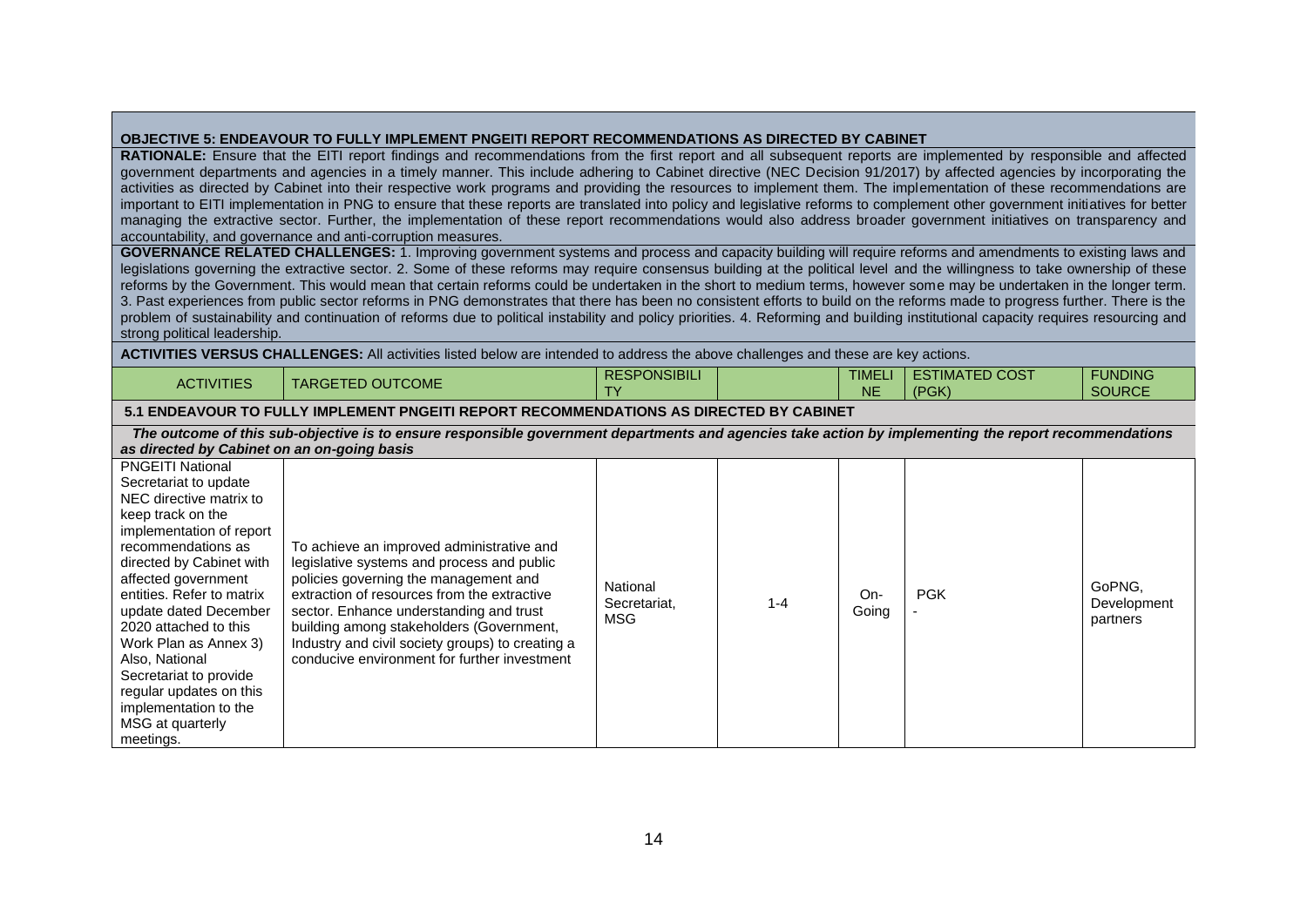| The Policy TWG of the<br>National Secretariat<br>conducts regular follow<br>up meetings with<br>affected government<br>entities to ensure these<br>recommendations are<br>being implemented. If<br>there are any<br>implementation issues<br>or any agencies not<br>making efforts to<br>implement respective<br>recommendations, the<br>Secretariat will need to<br>understand the reasons<br>why they have not been<br>done | To speed up the process of EITI Reports<br>implementation and ensure that some of these<br>reports are translated into actually reforms in<br>the sector              | National<br>Secretariat,<br><b>MSG</b> | $1 - 4$ | On-<br>Going     | <b>PGK</b>              | GoPNG,<br>Development<br>partners |  |
|-------------------------------------------------------------------------------------------------------------------------------------------------------------------------------------------------------------------------------------------------------------------------------------------------------------------------------------------------------------------------------------------------------------------------------|-----------------------------------------------------------------------------------------------------------------------------------------------------------------------|----------------------------------------|---------|------------------|-------------------------|-----------------------------------|--|
| <b>Sub Total</b><br><b>PGK</b><br>$\blacksquare$                                                                                                                                                                                                                                                                                                                                                                              |                                                                                                                                                                       |                                        |         |                  |                         |                                   |  |
|                                                                                                                                                                                                                                                                                                                                                                                                                               | <b>5.2 INTERNATIONAL PARTNER COORDINATION</b>                                                                                                                         |                                        |         |                  |                         |                                   |  |
|                                                                                                                                                                                                                                                                                                                                                                                                                               | The outcome of this sub-objective is to ensure the coordination of international partner partnership programs                                                         |                                        |         |                  |                         |                                   |  |
| To Coordinate all<br>development partners<br>initiatives in alignment<br>with PNGEITI National<br>work plan                                                                                                                                                                                                                                                                                                                   | To Coordinate all development partners<br>initiatives in alignment with PNGEITI National<br>work plan                                                                 | National<br>Secretariat,<br><b>MSG</b> | $1 - 4$ | On-<br>Going     | <b>PGK</b>              | GoPNG,<br>Development<br>partners |  |
|                                                                                                                                                                                                                                                                                                                                                                                                                               |                                                                                                                                                                       |                                        |         | <b>Sub Total</b> | <b>PGK</b>              |                                   |  |
| <b>5.3 POST VALIDATION PHASE 2</b>                                                                                                                                                                                                                                                                                                                                                                                            |                                                                                                                                                                       |                                        |         |                  |                         |                                   |  |
|                                                                                                                                                                                                                                                                                                                                                                                                                               | The outcome of this sub-objective is to ensure the coordination of the PNGs Second EITI Validation Exercise                                                           |                                        |         |                  |                         |                                   |  |
| Review the outcome of<br>the Second PNG EITI<br><b>Country Validation</b>                                                                                                                                                                                                                                                                                                                                                     | To ensure that there is better coordination and<br>harmonisation of development partners and<br>alignment of their programs support with<br>PNGEITI Annual Work plans | National<br>Secretariat.<br><b>MSG</b> | $1 - 4$ | Octobe<br>r 2021 | <b>PGK</b><br>50,000.00 | GoPNG,<br>Development<br>partners |  |
|                                                                                                                                                                                                                                                                                                                                                                                                                               |                                                                                                                                                                       |                                        |         | <b>Sub Total</b> | PGK 50,000.00           |                                   |  |
|                                                                                                                                                                                                                                                                                                                                                                                                                               | <b>5.4 MAINSTREAMING STEPS</b>                                                                                                                                        |                                        |         |                  |                         |                                   |  |
| The outcome of this sub-objective is to ensure responsible government departments and agencies take action by implementing the report recommendations<br>as directed by Cabinet on an on-going basis                                                                                                                                                                                                                          |                                                                                                                                                                       |                                        |         |                  |                         |                                   |  |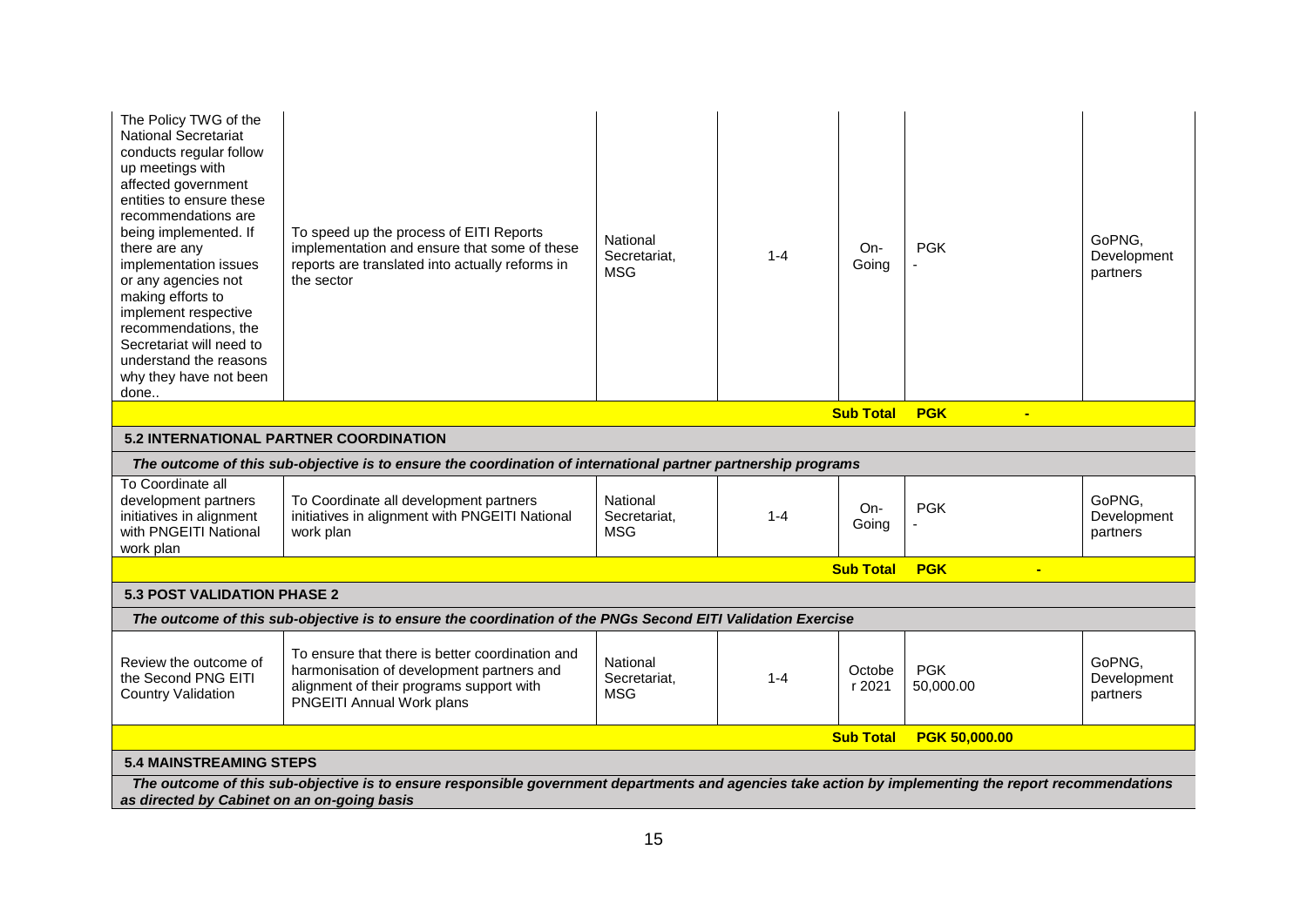| Establish EITI Provincial<br>Desk                                   | Engagement of a consultant or organization<br>perceived by the MSG to be credible,<br>trustworthy and technically competent to assist<br>the MSG to implement recommendations from<br>the EITI mainstreaming feasibility study<br>undertaken in 2020. A designated PNGEITI will<br>be focused on the technical and operational<br>aspect of mainstreaming, including liaising with<br>relevant tiers of government and company<br>authorities. |                                        | $1 - 4$ | $On-$<br>Going | <b>PGK</b><br>100,000.00 | GoPNG,<br>Development<br>partners |
|---------------------------------------------------------------------|------------------------------------------------------------------------------------------------------------------------------------------------------------------------------------------------------------------------------------------------------------------------------------------------------------------------------------------------------------------------------------------------------------------------------------------------|----------------------------------------|---------|----------------|--------------------------|-----------------------------------|
| <b>Implement Contract</b><br>Transparency report<br>recommendations | To collaborate with State entities responsible<br>for contracts and agreements to create<br>mechanisms that will facilitate and allow<br>disclosure of project contracts.                                                                                                                                                                                                                                                                      | National<br>Secretariat,<br><b>MSG</b> | $1 - 4$ | On-<br>Going   | <b>PGK</b><br>20,000.00  | <b>GoPNG</b>                      |
| Participate in Mining<br>MoA Negations and<br>reviews               | To establish a National EITI Policy Framework<br>and a Legislation to provide better direction and<br>govern the extraction and management of<br>wealth generated from extractive activities.<br>Outcome to be in the form of a draft EITI<br>National Policy and Legislation.                                                                                                                                                                 | National<br>Secretariat.<br><b>MSG</b> | $1 - 4$ | $On-$<br>Going | <b>PGK</b>               | <b>GoPNG</b>                      |
|                                                                     | <b>PGK 120,000.00</b>                                                                                                                                                                                                                                                                                                                                                                                                                          |                                        |         |                |                          |                                   |

#### <span id="page-15-0"></span>**OBJECTIVE 6: MONITORING AND EVALUATION (M&E)**

**RATIONALE**: Though the Work Plan will continually be updated to delete what has been accomplished as planned and to include new activities to be undertaken as determined by MSG from time to time, an evaluation on the Work Plan implementation will still be required. An effective monitoring and evaluation system is critical to assisting the MSG to determine the achievement and non-achievement of the program of activities of the above 6 Objectives. This kind of evaluation provides a useful feedback for MSG to determine their success rate in the overall EITI implementation in PNG and to address any areas of weakness or failures and take measures early for future success. Adopting a well- designed Work Plan without a mechanism to monitor and evaluate its performance will not be effective. Therefore, thought the actual work plan will be reviewed and updated throughout the year, the original plan will be used as a basis to evaluate the progress.

**GOVERNANCE RELATED CHALLENGES**: 1. Management of differing interests from different stakeholder groups poses a challenge in executing an evaluation in an objective way. 2. Extensive consultations among different stakeholders can be problematic and can hinder effective monitoring and evaluation. 3. Monitoring and evaluation of some activities would not be possible in a given year or over the medium term as these would take a long while to achieve and would require resources to achieve them. 4. Persistent lack of institutional capacity in key state agencies to take a lead role in facilitating and driving stakeholder engagements can contribute to poor performance outcome in evaluation.